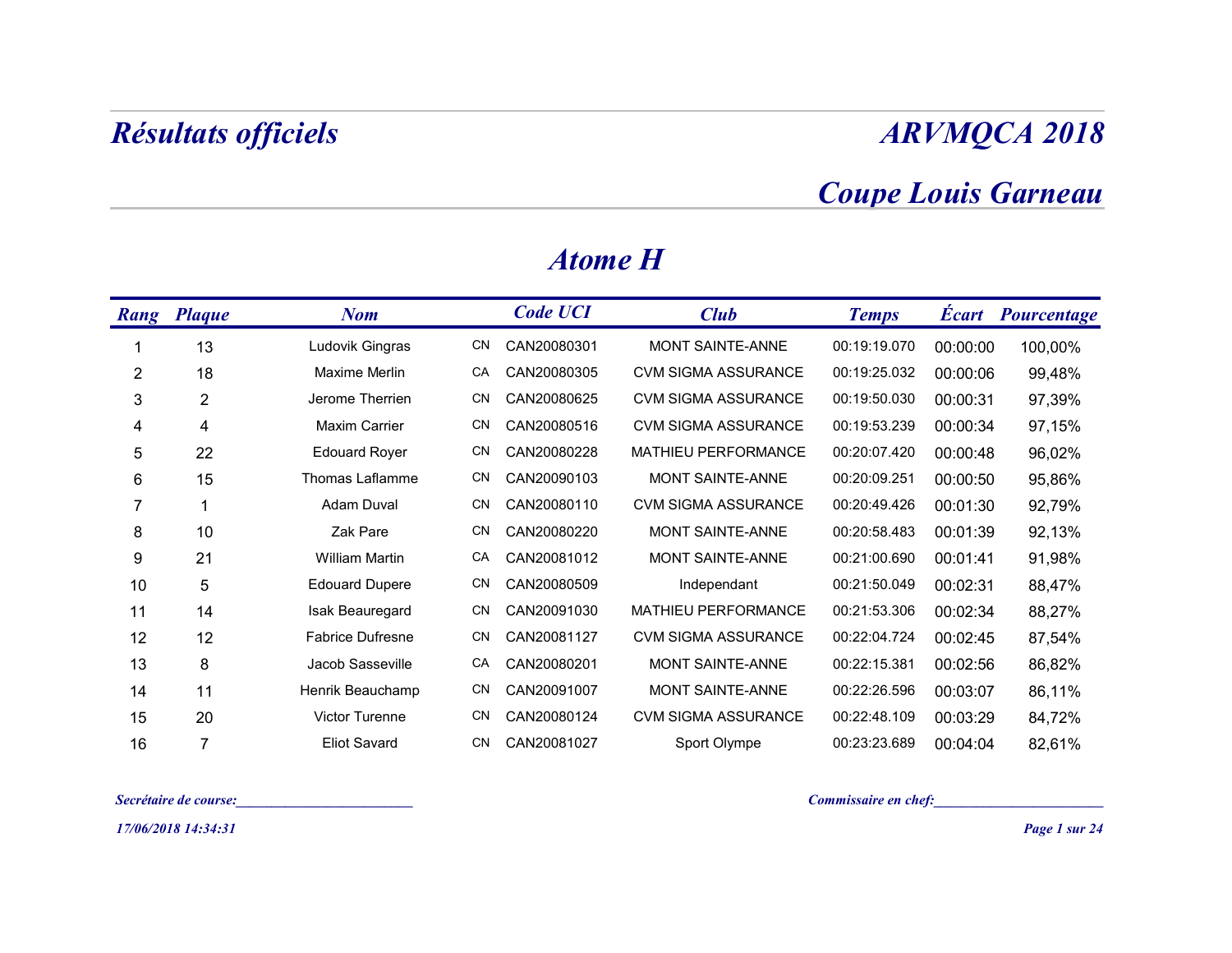## Coupe Louis Garneau

| <b>Coupe Louis Garneau</b><br><b>Atome H</b><br><b>Code UCI</b><br>Rang Plaque<br><b>Club</b><br><b>Écart Pourcentage</b><br><b>Nom</b><br><b>Temps</b><br>44<br><b>GARNEAU QUEBEC</b><br>00:23:25.548<br>17<br>Philippe Drouin<br>CAN20080102<br>00:04:06<br>82,49%<br>CN<br>MONT SAINTE-ANNE<br>Tristan Leblanc<br>00:24:00.919<br>18<br>CN<br>CAN20080817<br>00:04:41<br>80,49%<br>9<br>19<br>00:24:17.812<br>30<br>Antoine Lebel<br>CN<br>CAN20090710<br>Sport Olympe<br>00:04:58<br>79,55%<br>20<br><b>Charles Pilote</b><br>00:25:57.509<br>40<br>CN<br>CAN20091013<br>MATHIEU PERFORMANCE<br>00:06:38<br>74,44%<br>Isaac Bordeleau<br>21<br>CN<br>CAN20080618<br>00:27:02.397<br>00:07:43<br>71,45%<br>45<br>CC SAINTE-MARIE<br>00:27:06.387<br>22<br>Gabriel Langevin<br>CA<br>CAN20091128<br>00:07:47<br>71,28%<br>35<br>CC SAINTE-MARIE<br>23<br>Hugo Letendre<br>CAN20080722<br>00:27:19.802<br>00:08:00<br>70,71%<br>41<br>CA<br>24<br>3<br>Louis-Philippe Couture<br>CA<br>CC SAINTE-MARIE<br>00:27:25.089<br>70,46%<br>CAN20090502<br>00:08:06<br>25<br>23<br>Louis-Philippe Paquet<br>MATHIEU PERFORMANCE<br>00:27:36.664<br>CN<br>CAN20081009<br>00:08:17<br>69,99%<br>26<br>36<br>Jack Grandmont<br>CAN20090318<br>MATHIEU PERFORMANCE<br>00:30:52.426<br>CN<br>00:11:33<br>62,58%<br>CN<br>27<br>38<br>Derek Thibault<br>CAN20081008<br>00:31:02.442<br>62,24%<br>00:11:43<br>Independant<br>28<br>37<br>Olivier Duquette<br>CN CAN20091025<br>Velo Charlevoix<br>00:32:35.455<br>00:13:16<br>59,28%<br>29<br>39<br>Isaac Potvin<br>Sport Olympe<br>55,40%<br>CN CAN20080429<br>00:34:52.832 00:15:33<br>Maxime Caron<br>24<br>CAN20090203<br>MATHIEU PERFORMANCE<br><b>DNF</b><br>CN.<br>42<br>Samuel Masse<br>CAN20090313<br><b>GARNEAU QUEBEC</b><br><b>DNS</b><br>CN.<br>Commissaire en chef:<br>Secrétaire de course:<br><u> 1999 - Johann Barbara, martin basa</u><br><u> 1990 - Johann Barbara, martin a</u> | <b>Résultats officiels</b> |  |  |  | <b>ARVMQCA 2018</b> |
|---------------------------------------------------------------------------------------------------------------------------------------------------------------------------------------------------------------------------------------------------------------------------------------------------------------------------------------------------------------------------------------------------------------------------------------------------------------------------------------------------------------------------------------------------------------------------------------------------------------------------------------------------------------------------------------------------------------------------------------------------------------------------------------------------------------------------------------------------------------------------------------------------------------------------------------------------------------------------------------------------------------------------------------------------------------------------------------------------------------------------------------------------------------------------------------------------------------------------------------------------------------------------------------------------------------------------------------------------------------------------------------------------------------------------------------------------------------------------------------------------------------------------------------------------------------------------------------------------------------------------------------------------------------------------------------------------------------------------------------------------------------------------------------------------------------------------------------------------------------------------------------------------------------------------------------|----------------------------|--|--|--|---------------------|
|                                                                                                                                                                                                                                                                                                                                                                                                                                                                                                                                                                                                                                                                                                                                                                                                                                                                                                                                                                                                                                                                                                                                                                                                                                                                                                                                                                                                                                                                                                                                                                                                                                                                                                                                                                                                                                                                                                                                       |                            |  |  |  |                     |
|                                                                                                                                                                                                                                                                                                                                                                                                                                                                                                                                                                                                                                                                                                                                                                                                                                                                                                                                                                                                                                                                                                                                                                                                                                                                                                                                                                                                                                                                                                                                                                                                                                                                                                                                                                                                                                                                                                                                       |                            |  |  |  |                     |
|                                                                                                                                                                                                                                                                                                                                                                                                                                                                                                                                                                                                                                                                                                                                                                                                                                                                                                                                                                                                                                                                                                                                                                                                                                                                                                                                                                                                                                                                                                                                                                                                                                                                                                                                                                                                                                                                                                                                       |                            |  |  |  |                     |
|                                                                                                                                                                                                                                                                                                                                                                                                                                                                                                                                                                                                                                                                                                                                                                                                                                                                                                                                                                                                                                                                                                                                                                                                                                                                                                                                                                                                                                                                                                                                                                                                                                                                                                                                                                                                                                                                                                                                       |                            |  |  |  |                     |
|                                                                                                                                                                                                                                                                                                                                                                                                                                                                                                                                                                                                                                                                                                                                                                                                                                                                                                                                                                                                                                                                                                                                                                                                                                                                                                                                                                                                                                                                                                                                                                                                                                                                                                                                                                                                                                                                                                                                       |                            |  |  |  |                     |
|                                                                                                                                                                                                                                                                                                                                                                                                                                                                                                                                                                                                                                                                                                                                                                                                                                                                                                                                                                                                                                                                                                                                                                                                                                                                                                                                                                                                                                                                                                                                                                                                                                                                                                                                                                                                                                                                                                                                       |                            |  |  |  |                     |
|                                                                                                                                                                                                                                                                                                                                                                                                                                                                                                                                                                                                                                                                                                                                                                                                                                                                                                                                                                                                                                                                                                                                                                                                                                                                                                                                                                                                                                                                                                                                                                                                                                                                                                                                                                                                                                                                                                                                       |                            |  |  |  |                     |
|                                                                                                                                                                                                                                                                                                                                                                                                                                                                                                                                                                                                                                                                                                                                                                                                                                                                                                                                                                                                                                                                                                                                                                                                                                                                                                                                                                                                                                                                                                                                                                                                                                                                                                                                                                                                                                                                                                                                       |                            |  |  |  |                     |
|                                                                                                                                                                                                                                                                                                                                                                                                                                                                                                                                                                                                                                                                                                                                                                                                                                                                                                                                                                                                                                                                                                                                                                                                                                                                                                                                                                                                                                                                                                                                                                                                                                                                                                                                                                                                                                                                                                                                       |                            |  |  |  |                     |
|                                                                                                                                                                                                                                                                                                                                                                                                                                                                                                                                                                                                                                                                                                                                                                                                                                                                                                                                                                                                                                                                                                                                                                                                                                                                                                                                                                                                                                                                                                                                                                                                                                                                                                                                                                                                                                                                                                                                       |                            |  |  |  |                     |
|                                                                                                                                                                                                                                                                                                                                                                                                                                                                                                                                                                                                                                                                                                                                                                                                                                                                                                                                                                                                                                                                                                                                                                                                                                                                                                                                                                                                                                                                                                                                                                                                                                                                                                                                                                                                                                                                                                                                       |                            |  |  |  |                     |
|                                                                                                                                                                                                                                                                                                                                                                                                                                                                                                                                                                                                                                                                                                                                                                                                                                                                                                                                                                                                                                                                                                                                                                                                                                                                                                                                                                                                                                                                                                                                                                                                                                                                                                                                                                                                                                                                                                                                       |                            |  |  |  |                     |
|                                                                                                                                                                                                                                                                                                                                                                                                                                                                                                                                                                                                                                                                                                                                                                                                                                                                                                                                                                                                                                                                                                                                                                                                                                                                                                                                                                                                                                                                                                                                                                                                                                                                                                                                                                                                                                                                                                                                       |                            |  |  |  |                     |
|                                                                                                                                                                                                                                                                                                                                                                                                                                                                                                                                                                                                                                                                                                                                                                                                                                                                                                                                                                                                                                                                                                                                                                                                                                                                                                                                                                                                                                                                                                                                                                                                                                                                                                                                                                                                                                                                                                                                       |                            |  |  |  |                     |
|                                                                                                                                                                                                                                                                                                                                                                                                                                                                                                                                                                                                                                                                                                                                                                                                                                                                                                                                                                                                                                                                                                                                                                                                                                                                                                                                                                                                                                                                                                                                                                                                                                                                                                                                                                                                                                                                                                                                       |                            |  |  |  |                     |
|                                                                                                                                                                                                                                                                                                                                                                                                                                                                                                                                                                                                                                                                                                                                                                                                                                                                                                                                                                                                                                                                                                                                                                                                                                                                                                                                                                                                                                                                                                                                                                                                                                                                                                                                                                                                                                                                                                                                       |                            |  |  |  |                     |
|                                                                                                                                                                                                                                                                                                                                                                                                                                                                                                                                                                                                                                                                                                                                                                                                                                                                                                                                                                                                                                                                                                                                                                                                                                                                                                                                                                                                                                                                                                                                                                                                                                                                                                                                                                                                                                                                                                                                       |                            |  |  |  |                     |
|                                                                                                                                                                                                                                                                                                                                                                                                                                                                                                                                                                                                                                                                                                                                                                                                                                                                                                                                                                                                                                                                                                                                                                                                                                                                                                                                                                                                                                                                                                                                                                                                                                                                                                                                                                                                                                                                                                                                       |                            |  |  |  |                     |
|                                                                                                                                                                                                                                                                                                                                                                                                                                                                                                                                                                                                                                                                                                                                                                                                                                                                                                                                                                                                                                                                                                                                                                                                                                                                                                                                                                                                                                                                                                                                                                                                                                                                                                                                                                                                                                                                                                                                       |                            |  |  |  |                     |
| 17/06/2018 14:34:31                                                                                                                                                                                                                                                                                                                                                                                                                                                                                                                                                                                                                                                                                                                                                                                                                                                                                                                                                                                                                                                                                                                                                                                                                                                                                                                                                                                                                                                                                                                                                                                                                                                                                                                                                                                                                                                                                                                   |                            |  |  |  | Page 2 sur 24       |

#### Atome H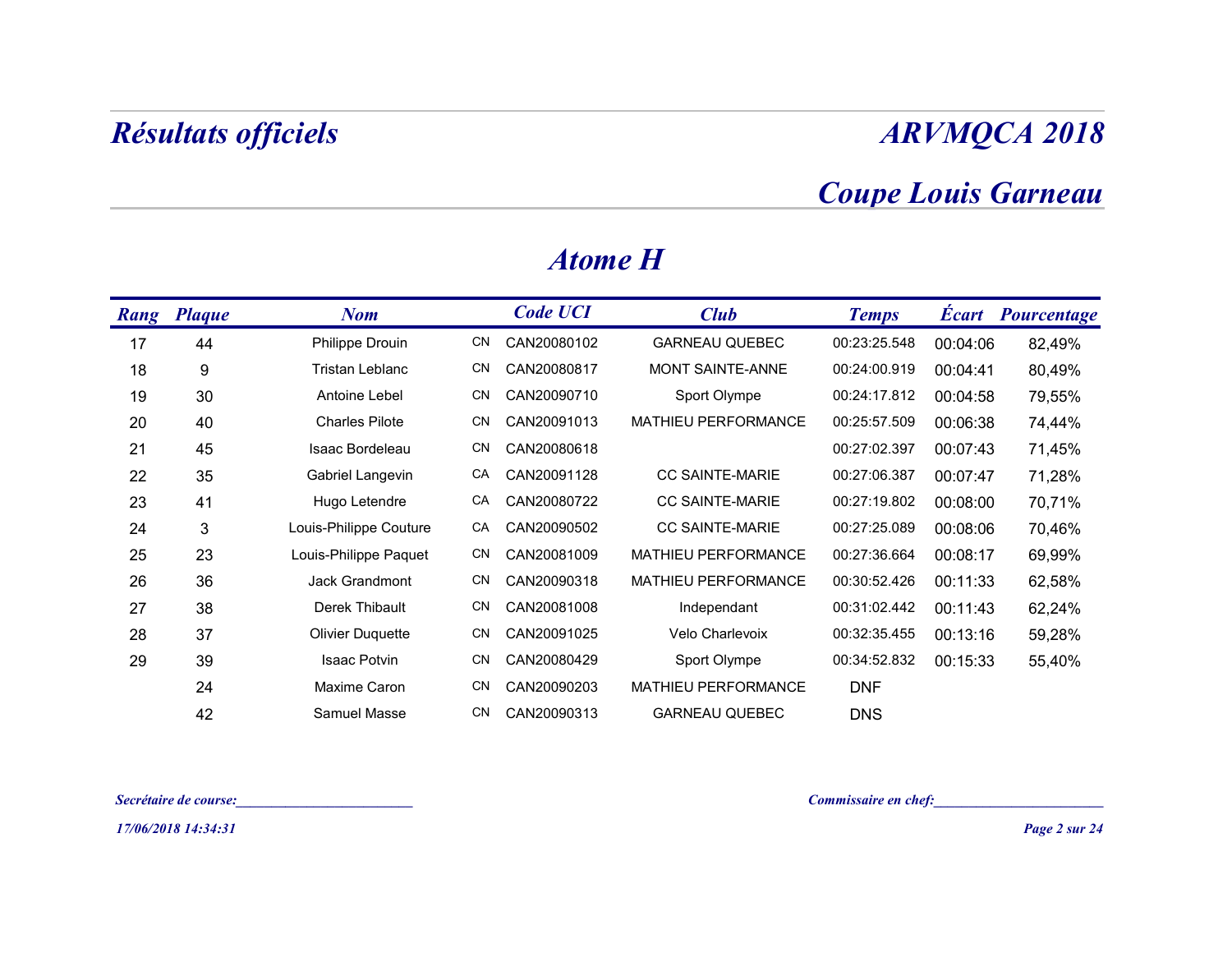### Coupe Louis Garneau

|                | Résultats officiels   |                                                                                                                      |           |                 |                            |                                                    |          | <b>ARVMQCA 2018</b> |
|----------------|-----------------------|----------------------------------------------------------------------------------------------------------------------|-----------|-----------------|----------------------------|----------------------------------------------------|----------|---------------------|
|                |                       |                                                                                                                      |           |                 |                            | <b>Coupe Louis Garneau</b>                         |          |                     |
|                |                       |                                                                                                                      |           | <b>Atome F</b>  |                            |                                                    |          |                     |
|                | Rang Plaque           | <b>Nom</b>                                                                                                           |           | <b>Code UCI</b> | <b>Club</b>                | <b>Temps</b>                                       |          | Écart Pourcentage   |
| -1             | 85                    | Zoe Perreault                                                                                                        | CN        | CAN20080301     | <b>CVM SIGMA ASSURANCE</b> | 00:14:44.728                                       | 00:00:00 | 100,00%             |
| $\overline{2}$ | 84                    | Alicia Houde                                                                                                         | CN        | CAN20080111     | MONT SAINTE-ANNE           | 00:15:23.910                                       | 00:00:39 | 95,77%              |
| $\sqrt{3}$     | 90                    | Sarah Merlin                                                                                                         | CA        | CAN20090908     | <b>CVM SIGMA ASSURANCE</b> | 00:16:23.682                                       | 00:01:39 | 89,93%              |
| 4              | 82                    | Emma Cantin                                                                                                          | CN        | CAN20080825     | <b>CVM SIGMA ASSURANCE</b> | 00:16:36.772                                       | 00:01:52 | 88,76%              |
| $\sqrt{5}$     | 89                    | Norah Sunderland                                                                                                     | CN        | CAN20071101     | Sport Olympe               | 00:16:57.548                                       | 00:02:13 | 86,92%              |
| $\,6$          | 83                    | Rose-Aimee Marchand                                                                                                  | CN        | CAN20090510     | MONT SAINTE-ANNE           | 00:17:45.971                                       | 00:03:01 | 83,00%              |
| $\overline{7}$ | 93                    | Sophie Girard                                                                                                        | CN        | CAN20080421     | <b>CVM SIGMA ASSURANCE</b> | 00:17:51.114                                       | 00:03:07 | 82,54%              |
| 8              | 87                    | Eva-Rose Duchesne                                                                                                    | CN        | CAN20080314     | <b>CVM SIGMA ASSURANCE</b> | 00:18:23.049                                       | 00:03:39 | 80,15%              |
| 9              | 92                    | Zara Lavoie                                                                                                          | CN        | CAN20090212     | MATHIEU PERFORMANCE        | 00:20:16.787                                       | 00:05:32 | 72,70%              |
| 10             | 91                    | Marie-Soleil Potvin                                                                                                  | <b>CN</b> | CAN20091127     | Sport Olympe               | 00:25:04.640                                       | 00:10:20 | 58,78%              |
|                |                       |                                                                                                                      |           |                 |                            |                                                    |          |                     |
|                |                       |                                                                                                                      |           |                 |                            |                                                    |          |                     |
|                | Secrétaire de course: | <u> 1950 - Johann Barbara, martin da kasas a shekara 1950 - 1951 - 1951 - 1951 - 1951 - 1951 - 1951 - 1951 - 195</u> |           |                 |                            | Commissaire en chef:<br><u>Commissaire en chef</u> |          |                     |
|                | 17/06/2018 14:34:31   |                                                                                                                      |           |                 |                            |                                                    |          | Page 3 sur 24       |

#### Atome F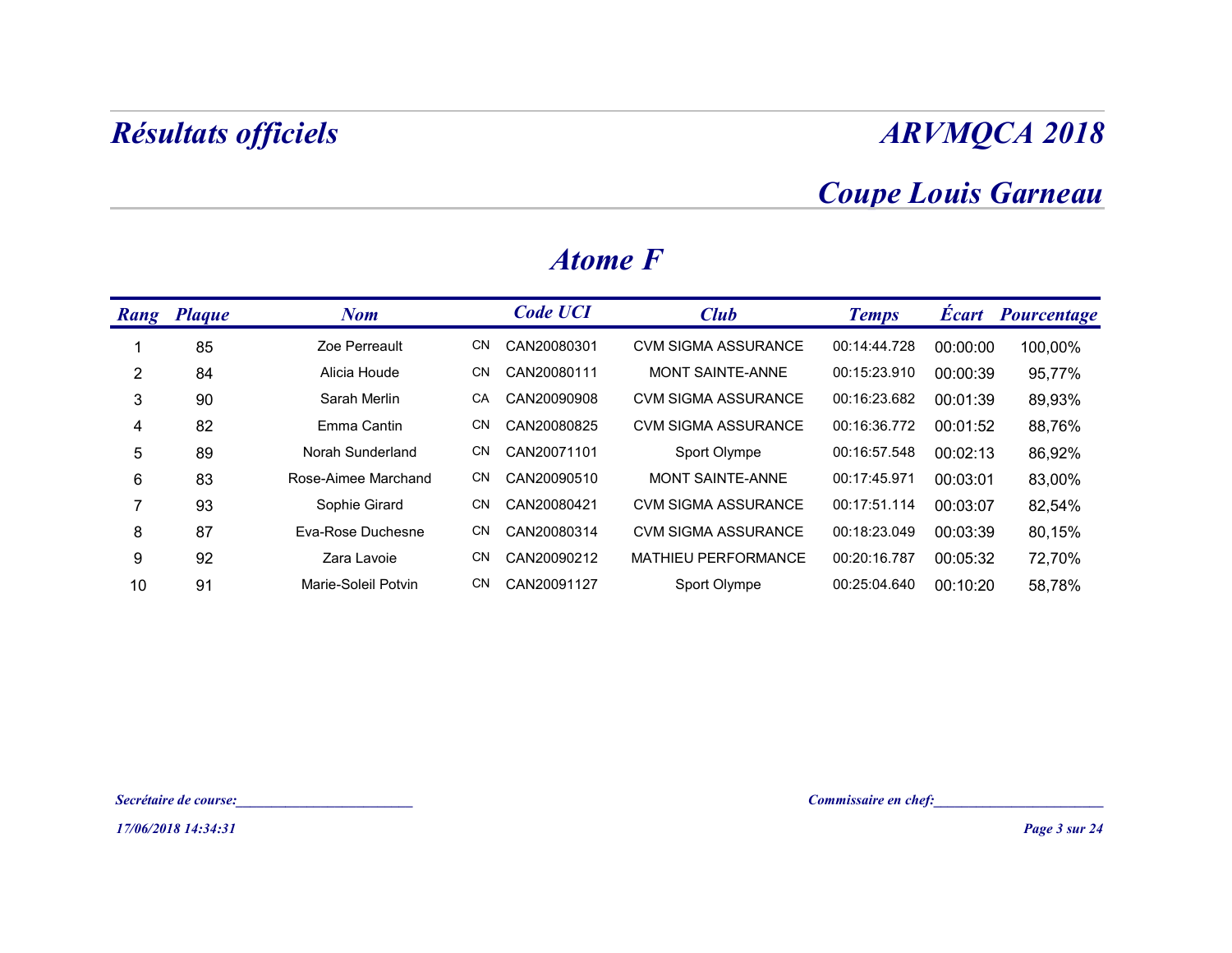### Coupe Louis Garneau

|                         | Résultats officiels   |                          |     |                 |                            |                            |          | <b>ARVMQCA 2018</b>      |
|-------------------------|-----------------------|--------------------------|-----|-----------------|----------------------------|----------------------------|----------|--------------------------|
|                         |                       |                          |     |                 |                            | <b>Coupe Louis Garneau</b> |          |                          |
|                         |                       |                          |     | Pee Wee H       |                            |                            |          |                          |
|                         | <b>Rang Plaque</b>    | <b>Nom</b>               |     | <b>Code UCI</b> | <b>Club</b>                | <b>Temps</b>               |          | <b>Écart Pourcentage</b> |
| 1                       | 220                   | <b>Tristan Grandmont</b> | CN  | CAN20060126     | MONT SAINTE-ANNE           | 00:27:55.998               | 00:00:00 | 100,00%                  |
| $\overline{\mathbf{c}}$ | 202                   | <b>Mathis Duval</b>      | CN. | CAN20060322     | <b>CVM SIGMA ASSURANCE</b> | 00:27:56.732               | 00:00:01 | 99,94%                   |
| $\mathsf 3$             | 206                   | Tristan Boudreau         | CN  | CAN20060804     | <b>CVM SIGMA ASSURANCE</b> | 00:27:59.262               | 00:00:04 | 99,76%                   |
| 4                       | 213                   | Jeremy Laflamme          | CN  | CAN20060918     | MONT SAINTE-ANNE           | 00:28:19.545               | 00:00:24 | 98,59%                   |
| 5                       | 218                   | <b>Thierry Olivier</b>   | CN  | CAN20070331     | Sport Olympe               | 00:28:36.901               | 00:00:41 | 97,61%                   |
| 6                       | 212                   | Albert Raymond           | CN  | CAN20070705     | MONT SAINTE-ANNE           | 00:29:13.161               | 00:01:18 | 95,55%                   |
| $\overline{7}$          | 207                   | Louis-Thomas Houde       | CN. | CAN20060909     | MONT SAINTE-ANNE           | 00:29:37.891               | 00:01:42 | 94,26%                   |
| 8                       | 225                   | Raphael Leclerc          | CN  | CAN20060922     | <b>CVM SIGMA ASSURANCE</b> | 00:29:45.089               | 00:01:50 | 93,84%                   |
| 9                       | 242                   | Ismael Lessard           | CN  | CAN20060113     | MONT SAINTE-ANNE           | 00:30:00.264               | 00:02:05 | 93,06%                   |
| 10                      | 221                   | Antoine Martin           | CA  | CAN20060722     | MONT SAINTE-ANNE           | 00:30:13.421               | 00:02:18 | 92,39%                   |
| 11                      | 219                   | Robin Grandmont          | CN  | CAN20071023     | MONT SAINTE-ANNE           | 00:30:24.907   00:02:29    |          | 91,83%                   |
| 12                      | 214                   | Oscar Perreault          |     | CN CAN20060522  | <b>CVM SIGMA ASSURANCE</b> | 00:30:50.838               | 00:02:55 | 90,54%                   |
| 13                      | 230                   | Louis Nadeau             |     | CA CAN20060929  | MATHIEU PERFORMANCE        | 00:31:11.075               | 00:03:16 | 89,52%                   |
| 14                      | 205                   | <b>Edouard Drolet</b>    |     | CN CAN20070411  | MONT SAINTE-ANNE           | 00:31:12.781               | 00:03:17 | 89,48%                   |
| 15                      | 217                   | Felix Cayouette          |     | CN CAN20061027  | Velo Charlevoix            | 00:31:45.793               | 00:03:50 | 87,93%                   |
| 16                      | 243                   | Xavier Roy               |     | CN CAN20070424  | MONT SAINTE-ANNE           | 00:31:47.357               | 00:03:52 | 87,83%                   |
|                         | Secrétaire de course: |                          |     |                 |                            | Commissaire en chef:       |          |                          |
|                         | 17/06/2018 14:34:31   |                          |     |                 |                            |                            |          | Page 4 sur 24            |

#### Pee Wee H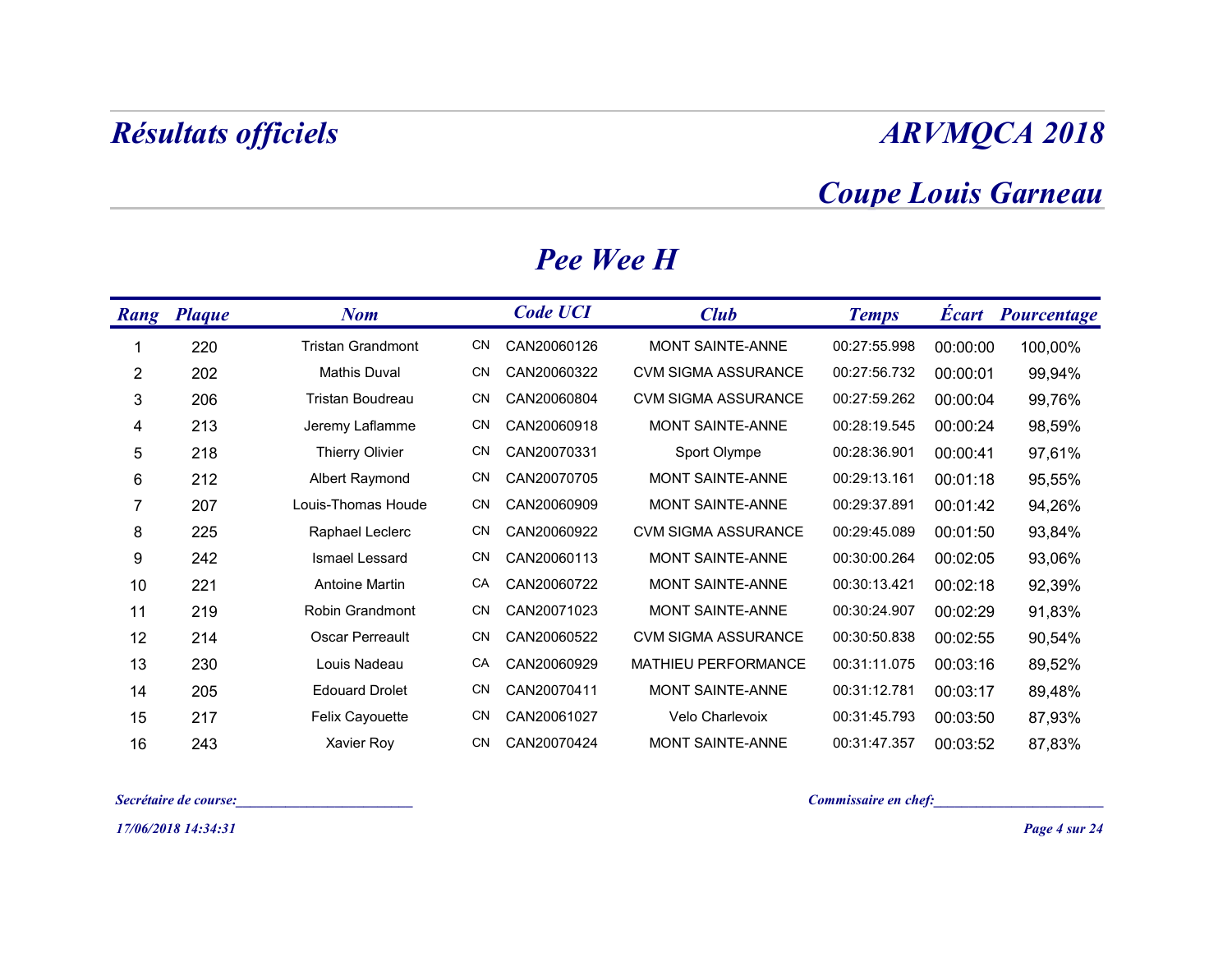### Coupe Louis Garneau

|      |                       | Résultats officiels           |     |                  |                            |                      |          | <b>ARVMQCA 2018</b>        |
|------|-----------------------|-------------------------------|-----|------------------|----------------------------|----------------------|----------|----------------------------|
|      |                       |                               |     |                  |                            |                      |          | <b>Coupe Louis Garneau</b> |
|      |                       |                               |     | <b>Pee Wee H</b> |                            |                      |          |                            |
| Rang | <b>Plaque</b>         | <b>Nom</b>                    |     | <b>Code UCI</b>  | <b>Club</b>                | <b>Temps</b>         |          | <b>Écart</b> Pourcentage   |
| 17   | 204                   | Louis-Thomas Cantin           | CN. | CAN20060616      | <b>CVM SIGMA ASSURANCE</b> | 00:31:48.404         | 00:03:53 | 87,79%                     |
| 18   | 224                   | <b>Charles-Edouard Paquet</b> | CN  | CAN20060117      | MATHIEU PERFORMANCE        | 00:31:53.587         | 00:03:58 | 87,56%                     |
| 19   | 233                   | Felix Bedard                  | CN  | CAN20060322      | <b>CVM SIGMA ASSURANCE</b> | 00:31:54.993         | 00:03:59 | 87,51%                     |
| 20   | 231                   | Alexandre Fournier            | CN  | CAN20070211      | <b>CVM SIGMA ASSURANCE</b> | 00:32:26.054         | 00:04:31 | 86,07%                     |
| 21   | 236                   | <b>Emile Giroux</b>           | CN  | CAN20060826      | Sport Olympe               | 00:33:17.558         | 00:05:22 | 83,88%                     |
| 22   | 203                   | Philippe Therrien             | CN  | CAN20070409      | <b>CVM SIGMA ASSURANCE</b> | 00:33:21.136         | 00:05:26 | 83,71%                     |
| 23   | 246                   | <b>Mathias Gauthier</b>       | CN  | CAN20070425      | MATHIEU PERFORMANCE        | 00:33:22.636         | 00:05:27 | 83,67%                     |
| 24   | 228                   | Calvin Grandmont              | CA  | CAN20061207      | MATHIEU PERFORMANCE        | 00:33:54.303         | 00:05:59 | 82,35%                     |
| 25   | 208                   | <b>Elliot Sasseville</b>      | CA  | CAN20060422      | MONT SAINTE-ANNE           | 00:33:59.557         | 00:06:04 | 82,15%                     |
| 26   | 200                   | <b>Benoit Vachon</b>          | СA  | CAN20070302      | <b>CVM SIGMA ASSURANCE</b> | 00:34:13.722         | 00:06:18 | 81,59%                     |
| 27   | 239                   | <b>Eliot Paradis</b>          | CN  | CAN20061010      | <b>CVM SIGMA ASSURANCE</b> | 00:34:21.809         | 00:06:26 | 81,27%                     |
| 28   | 241                   | Hemrick Lessard               | CN. | CAN20070918      | MONT SAINTE-ANNE           | 00:34:22.965         | 00:06:27 | 81,23%                     |
| 29   | 244                   | Milo Desbiens                 | CN. | CAN20070715      | MONT SAINTE-ANNE           | 00:34:32.934         | 00:06:37 | 80,84%                     |
| 30   | 229                   | <b>Charles Bernier</b>        | CN. | CAN20070802      | <b>CVM SIGMA ASSURANCE</b> | 00:34:34.278         | 00:06:39 | 80,76%                     |
| 31   | 247                   | Etienne Deschenes             | CN  | CAN20061003      | Sport Olympe               | 00:34:35.653         | 00:06:40 | 80,72%                     |
| 32   | 240                   | Jeremy Langevin               | CA  | CAN20060701      | CC SAINTE-MARIE            | 00:36:03.229         | 00:08:08 | 77,44%                     |
| 33   | 210                   | Mathliam Paris                | CN  | CAN20060815      | <b>GARNEAU QUEBEC</b>      | 00:37:28.215         | 00:09:33 | 74,51%                     |
|      | Secrétaire de course: |                               |     |                  |                            | Commissaire en chef: |          |                            |
|      | 17/06/2018 14:34:31   |                               |     |                  |                            |                      |          | Page 5 sur 24              |

#### Pee Wee H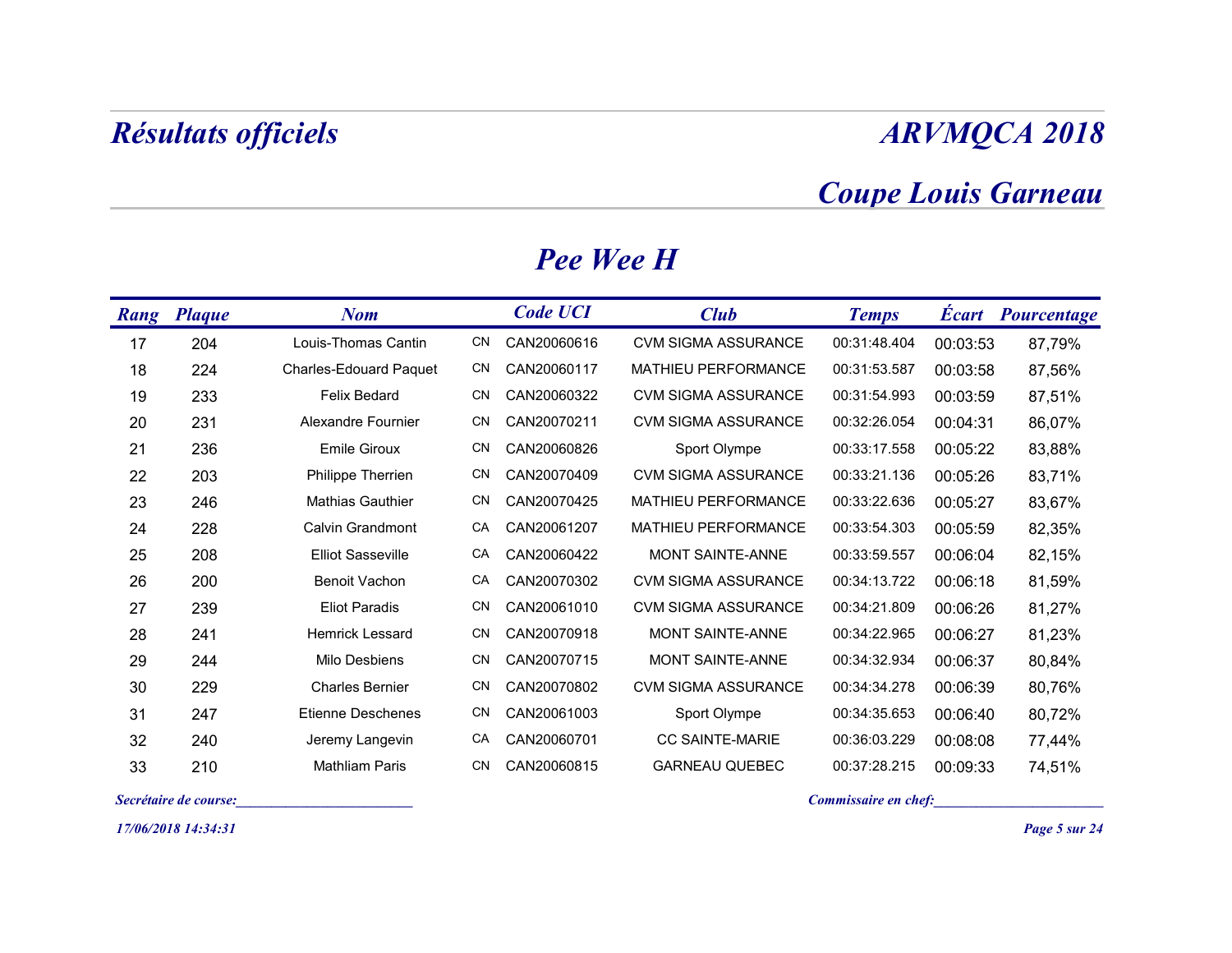### Coupe Louis Garneau

|             | <b>Résultats officiels</b> |                                                                                                                        |                   |                            |                      |          | <b>ARVMQCA 2018</b>        |
|-------------|----------------------------|------------------------------------------------------------------------------------------------------------------------|-------------------|----------------------------|----------------------|----------|----------------------------|
|             |                            |                                                                                                                        |                   |                            |                      |          | <b>Coupe Louis Garneau</b> |
|             |                            |                                                                                                                        |                   | Pee Wee H                  |                      |          |                            |
| <b>Rang</b> | <b>Plaque</b>              | <b>Nom</b>                                                                                                             | <b>Code UCI</b>   | <b>Club</b>                | <b>Temps</b>         |          | <b>Écart Pourcentage</b>   |
| 34          | 223                        | Guillaume Caron                                                                                                        | CN<br>CAN20070423 | MATHIEU PERFORMANCE        | 00:37:28.733         | 00:09:33 | 74,51%                     |
| 35          | 216                        | Julien Blanchard                                                                                                       | CN<br>CAN20070528 | MONT SAINTE-ANNE           | 00:37:53.051         | 00:09:58 | 73,69%                     |
| 36          | 268                        | <b>Elliot Sunderland</b>                                                                                               | CN<br>CAN20060314 |                            | 00:38:06.493         | 00:10:11 | 73,27%                     |
| 37          | 238                        | <b>Charles Couillard</b>                                                                                               | CAN20070222<br>CN | MONT SAINTE-ANNE           | 00:38:44.732         | 00:10:49 | 72,07%                     |
| 38          | 232                        | Frederic Audet                                                                                                         | CN<br>CAN20070320 | <b>CVM SIGMA ASSURANCE</b> | 00:39:24.694         | 00:11:29 | 70,85%                     |
| 39          | 211                        | Mathis Beaumier                                                                                                        | CN<br>CAN20060106 | <b>GARNEAU QUEBEC</b>      | 00:42:09.883         | 00:14:14 | 66,23%                     |
| 40          | 245                        | <b>Charles-Antoine Leclerc</b>                                                                                         | CA<br>CAN20070316 | <b>CC SAINTE-MARIE</b>     | 00:45:22.314         | 00:17:27 | 61,54%                     |
|             | 227                        | <b>Vincent Dery</b>                                                                                                    | CN<br>CAN20060829 | <b>CVM SIGMA ASSURANCE</b> | <b>DNF</b>           |          |                            |
|             |                            |                                                                                                                        |                   |                            |                      |          |                            |
|             |                            |                                                                                                                        |                   |                            |                      |          |                            |
|             | Secrétaire de course:      | <u> 1986 - Johann Stoff, deutscher Stoffen und der Stoffen und der Stoffen und der Stoffen und der Stoffen und der</u> |                   |                            | Commissaire en chef: |          |                            |
|             | 17/06/2018 14:34:31        |                                                                                                                        |                   |                            |                      |          | Page 6 sur 24              |

#### Pee Wee H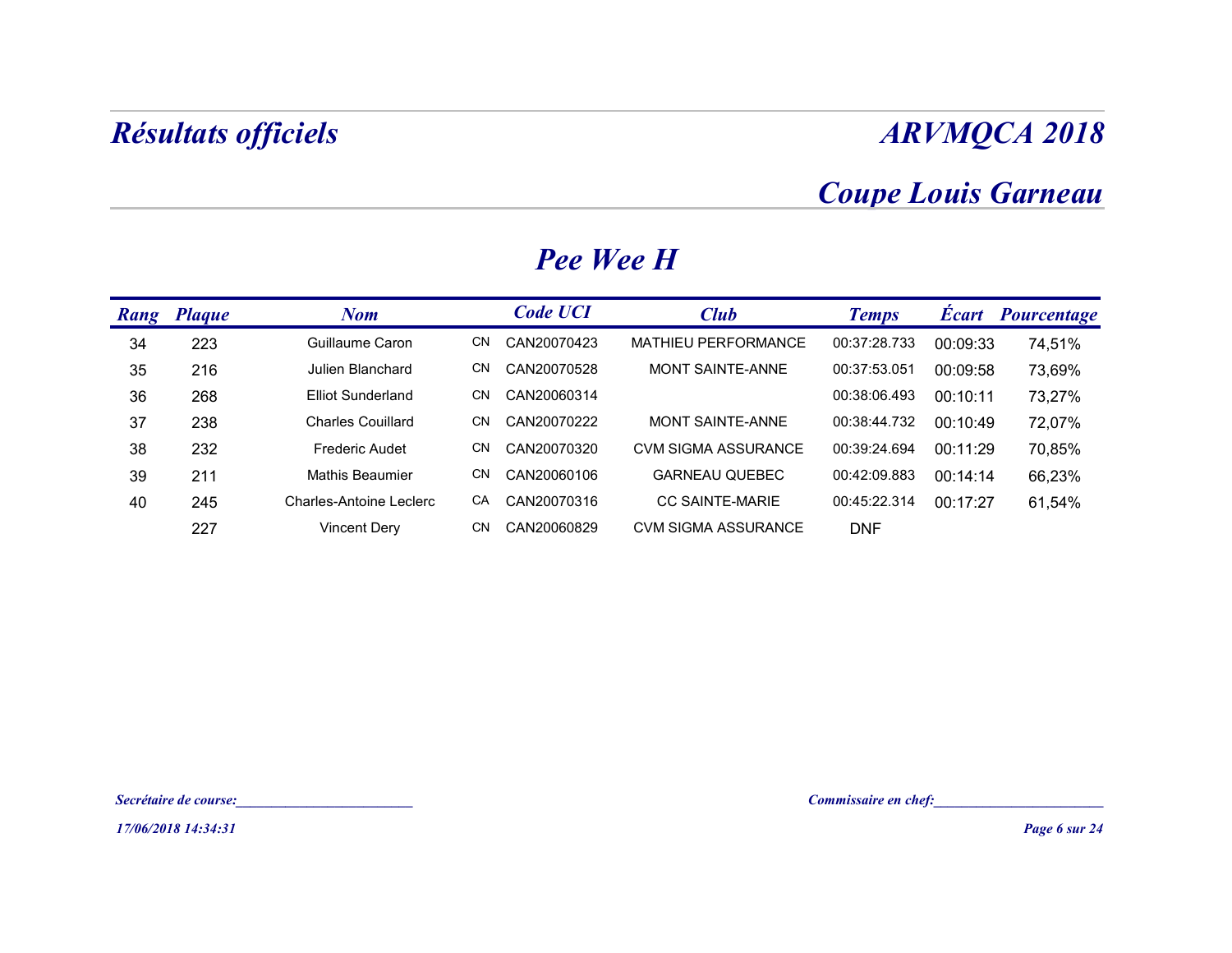### Coupe Louis Garneau

|                | <b>Résultats officiels</b> |                       |           |                  |                            |              |          | <b>ARVMQCA 2018</b>        |
|----------------|----------------------------|-----------------------|-----------|------------------|----------------------------|--------------|----------|----------------------------|
|                |                            |                       |           |                  |                            |              |          | <b>Coupe Louis Garneau</b> |
|                |                            |                       |           | <b>Pee Wee F</b> |                            |              |          |                            |
|                | Rang Plaque                | <b>Nom</b>            |           | <b>Code UCI</b>  | <b>Club</b>                | <b>Temps</b> |          | <b>Écart Pourcentage</b>   |
| -1             | 253                        | Rafaelle Carrier      | CN        | CAN20060605      | <b>CVM SIGMA ASSURANCE</b> | 00:20:16.946 | 00:00:00 | 100,00%                    |
| 2              | 261                        | Charlotte Harvey      | CN        | CAN20070112      | Sport Olympe               | 00:21:04.075 | 00:00:48 | 96,20%                     |
| 3              | 251                        | Maude Ruelland        | <b>CN</b> | CAN20070809      | <b>CVM SIGMA ASSURANCE</b> | 00:21:47.629 | 00:01:31 | 93,04%                     |
| 4              | 255                        | Eloise Savard         | CN        | CAN20060813      | Sport Olympe               | 00:21:54.703 | 00:01:38 | 92,54%                     |
| 5              | 262                        | Marie-Jeanne Cazes    | CN        | CAN20070211      | <b>CVM SIGMA ASSURANCE</b> | 00:22:56.382 | 00:02:40 | 88,37%                     |
| 6              | 254                        | Eugenie Marchand      | CN -      | CAN20070101      | MONT SAINTE-ANNE           | 00:22:58.210 | 00:02:42 | 88,24%                     |
| $\overline{7}$ | 258                        | Juliette Raymond      | CN        | CAN20070705      | MONT SAINTE-ANNE           | 00:22:59.746 | 00:02:43 | 88,18%                     |
| 8              | 256                        | Lee-Anne Savard       |           | CN CAN20061020   | MONT SAINTE-ANNE           | 00:23:07.070 | 00:02:51 | 87,67%                     |
| 9              | 263                        | <b>Claudie Paquet</b> |           | CN CAN20070316   | MATHIEU PERFORMANCE        | 00:24:10.815 | 00:03:54 | 83,86%                     |
| 10             | 252                        | Lily-Rose Marois      | CN.       | CAN20071116      | <b>CVM SIGMA ASSURANCE</b> | 00:26:16.763 | 00:06:00 | 77,16%                     |
| 11             | 260                        | Logane Lemire         |           | CN CAN20071116   | CVM SIGMA ASSURANCE        | 00:29:36.291 | 00:09:20 | 68,47%                     |
| 12             | 259                        | Anabelle Tessier      |           | CN CAN20061007   | CIMENT QUEBEC ST-BASILE    | 00:29:52.712 | 00:09:36 | 67,86%                     |
| 13             | 267                        | Jasmine Gelinas       |           | CA CAN20070725   | MATHIEU PERFORMANCE        | 00:34:06.355 | 00:13:50 | 59,43%                     |
|                | 257                        | Aurelie Gingras       |           | CN CAN20060210   | MONT SAINTE-ANNE           | <b>DNF</b>   |          |                            |

#### Pee Wee F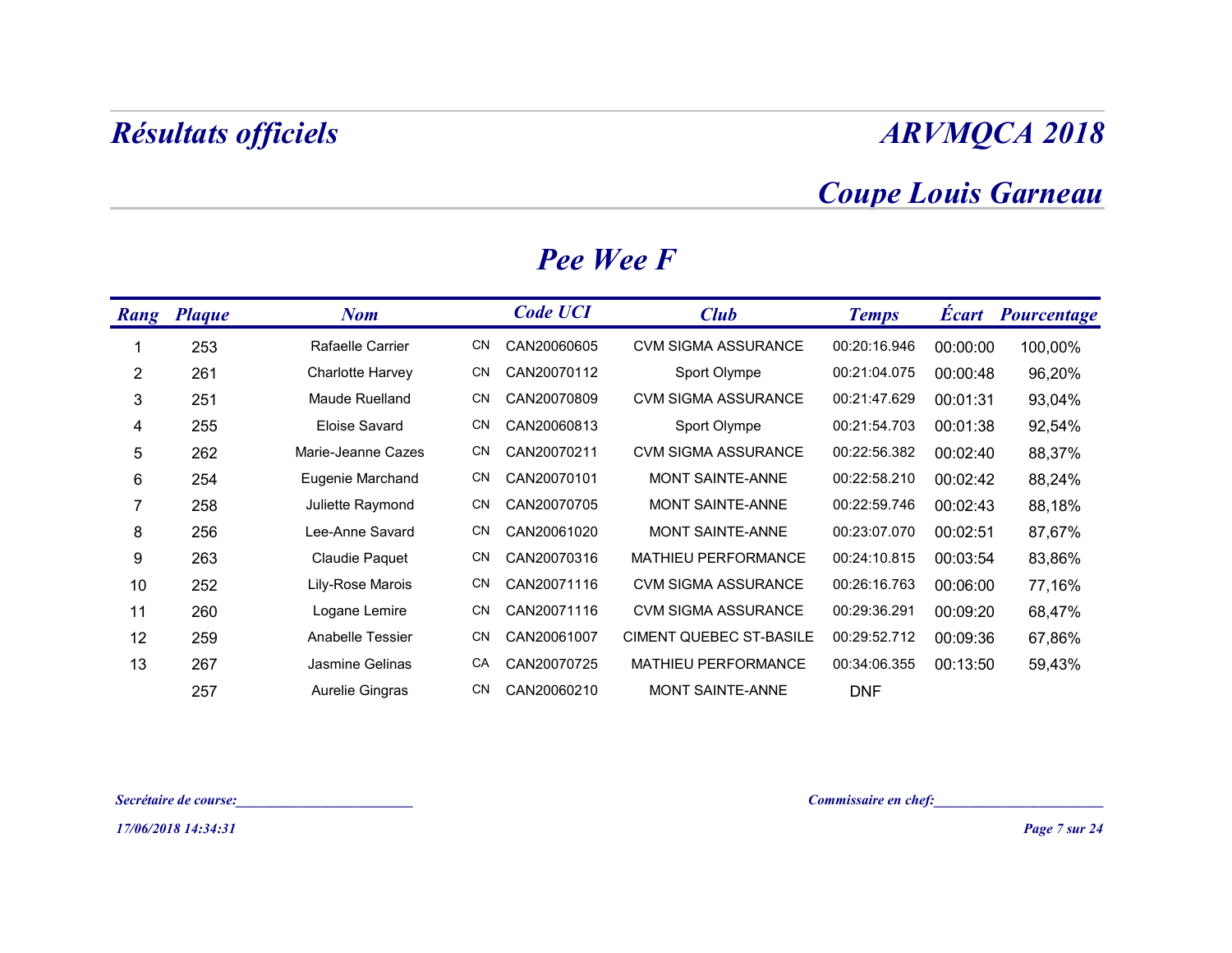## Coupe Louis Garneau

|                | <b>Résultats officiels</b> |                                   |     |                 |                            |                            |          | <b>ARVMQCA 2018</b>      |
|----------------|----------------------------|-----------------------------------|-----|-----------------|----------------------------|----------------------------|----------|--------------------------|
|                |                            |                                   |     |                 |                            | <b>Coupe Louis Garneau</b> |          |                          |
|                |                            |                                   |     | <b>Minime H</b> |                            |                            |          |                          |
|                | <b>Rang</b> Plaque         | <b>Nom</b>                        |     | <b>Code UCI</b> | <b>Club</b>                | <b>Temps</b>               |          | <b>Écart Pourcentage</b> |
| -1             | 302                        | Leo Laricheliere                  | CN. | CAN20050212     | MONT SAINTE-ANNE           | 00:41:00.446               | 00:00:00 | 100,00%                  |
| $\overline{c}$ | 326                        | <b>Thomas Paradis</b>             | CN. | CAN20040127     | MONT SAINTE-ANNE           | 00:41:00.596               | 00:00:00 | 100,00%                  |
| 3              | 306                        | Maxime Theberge                   | CA  | CAN20050202     | MATHIEU PERFORMANCE        | 00:41:16.085               | 00:00:16 | 99,35%                   |
| 4              | 305                        | Alexis Bouchard                   | CN  | CAN20050321     | MONT SAINTE-ANNE           | 00:42:34.759               | 00:01:34 | 96,32%                   |
| $\sqrt{5}$     | 309                        | Isaak Gingras                     | CN  | CAN20040609     | MONT SAINTE-ANNE           | 00:42:59.672               | 00:01:59 | 95,39%                   |
| 6              | 317                        | <b>Felix Pothier</b>              | CN  | CAN20040122     | CVM SIGMA ASSURANCE        | 00:44:09.327               | 00:03:09 | 92,87%                   |
| 7              | 304                        | Olivier Savard                    | CN  | CAN20040521     | Sport Olympe               | 00:45:12.613               | 00:04:12 | 90,71%                   |
| 8              | 303                        | Felix Roy                         | CN  | CAN20050107     | MONT SAINTE-ANNE           | 00:47:04.043               | 00:06:04 | 87,11%                   |
| 9              | 319                        | Emile Nadeau                      | CA  | CAN20040921     | MATHIEU PERFORMANCE        | 00:47:04.108               | 00:06:04 | 87,11%                   |
| 10             | 315                        | Remi Belzile                      | CN. | CAN20041225     | Sport Olympe               | 00:47:16.808               | 00:06:16 | 86,74%                   |
| 11             | 323                        | Raphael St-Pierre                 | CN  | CAN20040111     | Sport Olympe               | 00:47:35.946  00:06:35     |          | 86,16%                   |
| 12             | 320                        | Zachary Turgeon                   | CN  | CAN20050305     | Sport Olympe               | 00:47:46.238               | 00:06:46 | 85,83%                   |
| 13             | 329                        | Remi Boilard                      | CN  | CAN20040202     | Independant                | 00:50:46.407               | 00:09:46 | 80,76%                   |
| 14             | 312                        | <b>Bastien Lemire</b>             | CN  | CAN20040618     | <b>CVM SIGMA ASSURANCE</b> | 00:51:04.377               | 00:10:04 | 80,29%                   |
| 15             | 330                        | Maxime Deschenes                  |     | CN CAN20041130  | Sport Olympe               | 00:52:30.135               | 00:11:30 | 78,10%                   |
| 16             | 316                        | Ludovick Laprise                  | CN  | CAN20050520     | MATHIEU PERFORMANCE        | 00:53:26.609               | 00:12:26 | 76,73%                   |
|                | Secrétaire de course:      | the company of the company of the |     |                 |                            | Commissaire en chef:       |          |                          |
|                | 17/06/2018 14:34:31        |                                   |     |                 |                            |                            |          | Page 8 sur 24            |

#### Minime H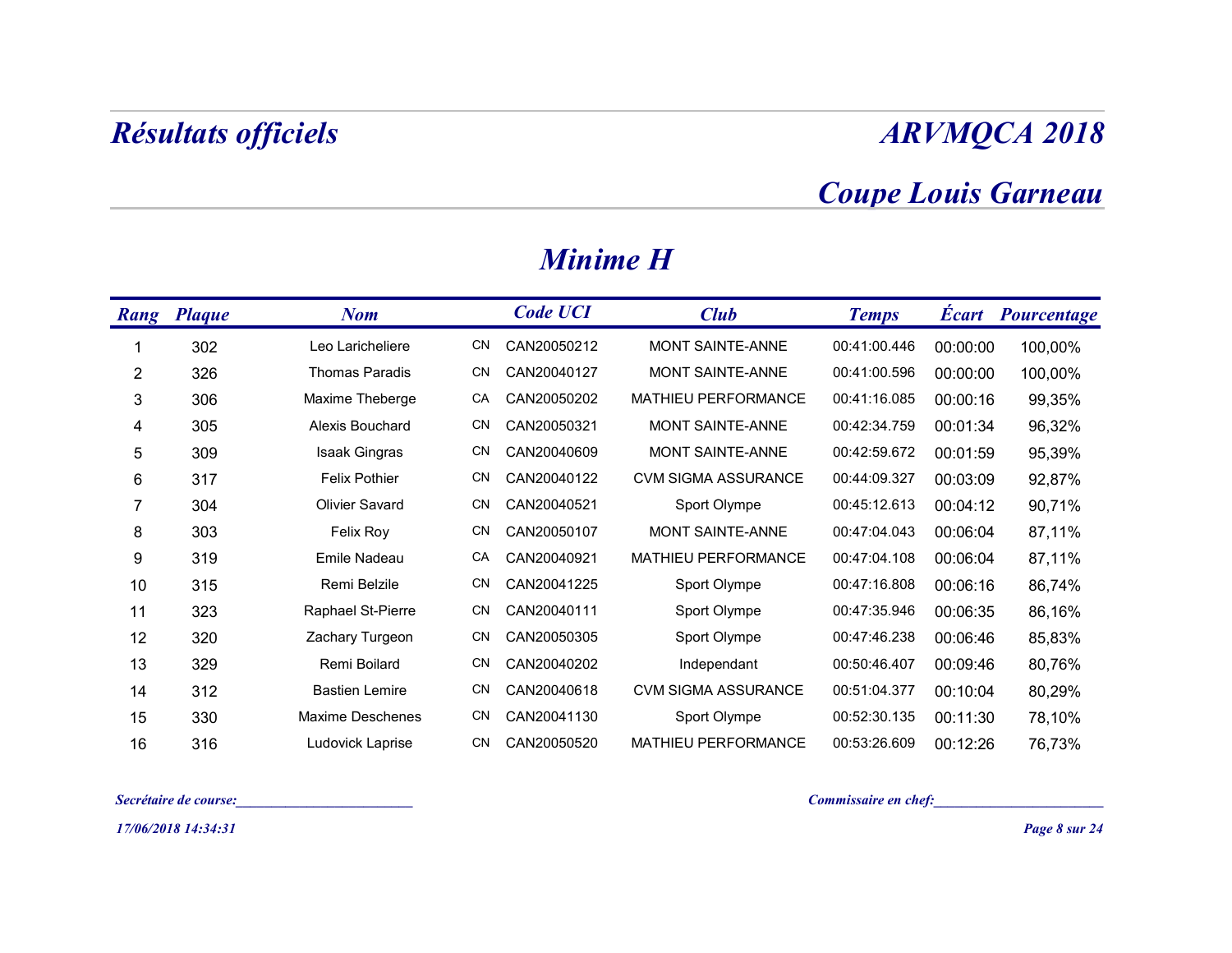## Coupe Louis Garneau

|    | Résultats officiels   |                                                        |    |                 |                         |                                                      |          | <b>ARVMQCA 2018</b>        |
|----|-----------------------|--------------------------------------------------------|----|-----------------|-------------------------|------------------------------------------------------|----------|----------------------------|
|    |                       |                                                        |    |                 |                         |                                                      |          | <b>Coupe Louis Garneau</b> |
|    |                       |                                                        |    | <b>Minime H</b> |                         |                                                      |          |                            |
|    | Rang Plaque           | <b>Nom</b>                                             |    | <b>Code UCI</b> | <b>Club</b>             | <b>Temps</b>                                         |          | Écart Pourcentage          |
| 17 | 324                   | Xavier Nadeau                                          | CA | CAN20040722     | MATHIEU PERFORMANCE     | 00:53:53.031                                         | 00:12:53 | 76,09%                     |
| 18 | 328                   | Samuel Roy                                             | CA | CAN20050725     | CC de Beauce            | 00:57:59.789                                         | 00:16:59 | 70,71%                     |
| 19 | 327                   | Victor Julien                                          | CN | CAN20041218     | Velo Extreme St-Raymond | 00:59:14.220                                         | 00:18:14 | 69,22%                     |
| 20 | 332                   | Sam Wangsness                                          | CN | CAN20040425     |                         | 01:03:49.333                                         | 00:22:49 | 64,25%                     |
| 21 | 331                   | Maxime Voyer                                           | CN | CAN20050915     | Velo Extreme St-Raymond | 01:03:56.737                                         | 00:22:56 | 64,13%                     |
|    | 310                   | Olivier Cyr                                            | CN | CAN20050814     |                         | <b>DNF</b>                                           |          |                            |
|    | 313                   | Felix Olivier                                          | CN | CAN20050511     | Sport Olympe            | <b>DNF</b>                                           |          |                            |
|    | 300                   | <b>Mathieu Proulx</b>                                  | CN | CAN20050111     | <b>GARNEAU QUEBEC</b>   | <b>DNF</b>                                           |          |                            |
|    |                       |                                                        |    |                 |                         |                                                      |          |                            |
|    |                       |                                                        |    |                 |                         |                                                      |          |                            |
|    |                       |                                                        |    |                 |                         |                                                      |          |                            |
|    |                       |                                                        |    |                 |                         |                                                      |          |                            |
|    | Secrétaire de course: | <u> 1980 - Johann Stein, mars französischer Karl (</u> |    |                 |                         | Commissaire en chef:<br><u>Commissaire en chef</u> : |          |                            |
|    | 17/06/2018 14:34:31   |                                                        |    |                 |                         |                                                      |          | Page 9 sur 24              |

#### Minime H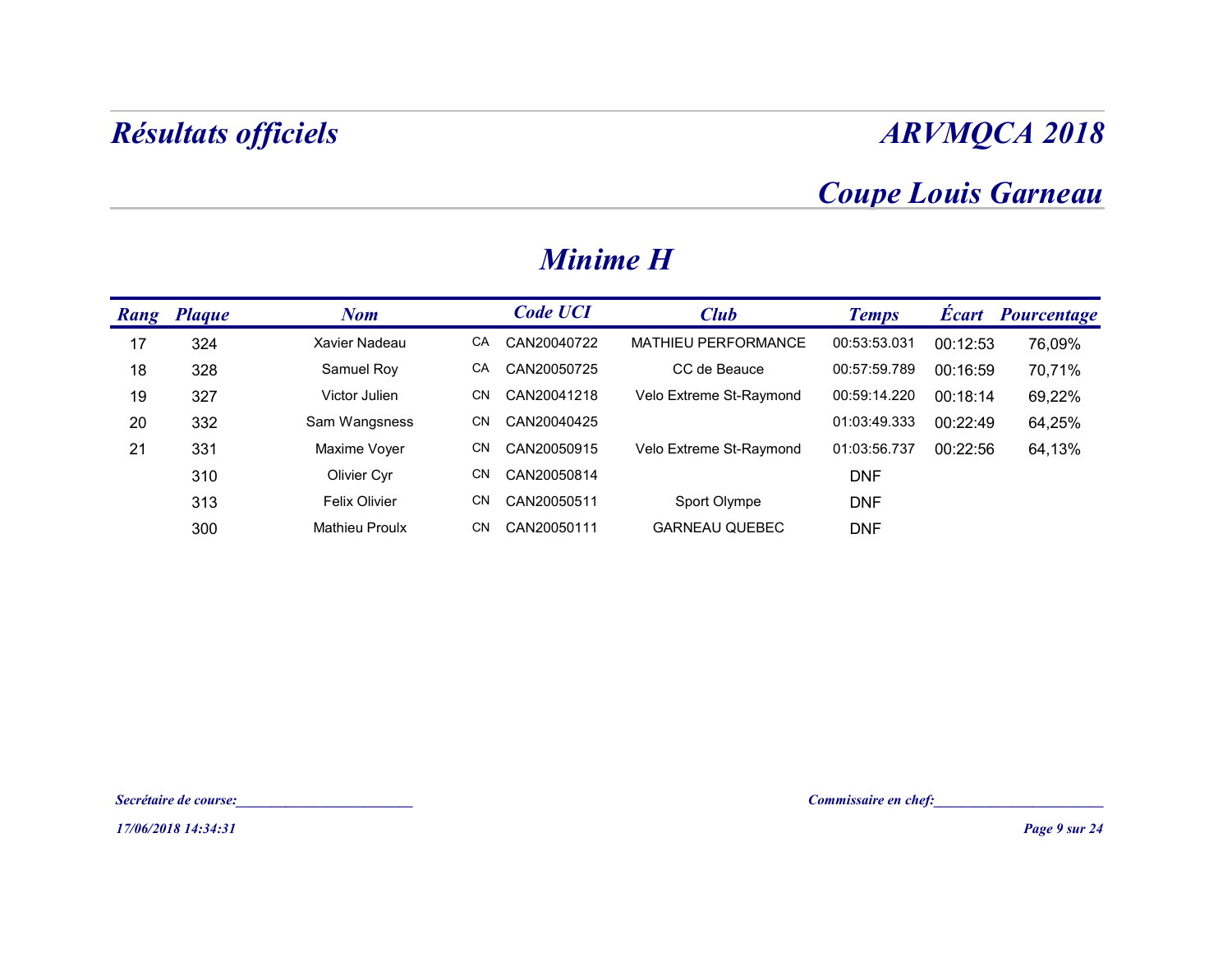## Coupe Louis Garneau

|                 | Résultats officiels |                       |    |                 |                            |                            |          | <b>ARVMQCA 2018</b>      |
|-----------------|---------------------|-----------------------|----|-----------------|----------------------------|----------------------------|----------|--------------------------|
|                 |                     |                       |    |                 |                            | <b>Coupe Louis Garneau</b> |          |                          |
|                 |                     |                       |    | <b>Minime F</b> |                            |                            |          |                          |
|                 | Rang Plaque         | <b>Nom</b>            |    | <b>Code UCI</b> | <b>Club</b>                | <b>Temps</b>               |          | <b>Écart Pourcentage</b> |
| -1              | 354                 | Ophelie Grandmont     | CN | CAN20040430     | MONT SAINTE-ANNE           | 00:29:25.438               | 00:00:00 | 100,00%                  |
| $\overline{2}$  | 351                 | Clara Giguere         | CN | CAN20050911     | <b>CVM SIGMA ASSURANCE</b> | 00:32:19.014               | 00:02:54 | 91,03%                   |
| $\mathbf{3}$    | 352                 | Juliane Dorval        |    | CAN20050401     | MONT SAINTE-ANNE           | 00:35:37.465               | 00:06:12 | 82,59%                   |
| $\overline{4}$  | 350                 | Amelie Vachon         | CA | CAN20050608     | CVM SIGMA ASSURANCE        | 00:36:11.909               | 00:06:46 | 81,30%                   |
| $\sqrt{5}$      | 355                 | Laurane Royer         | CN | CAN20051018     | MATHIEU PERFORMANCE        | 00:37:41.588               | 00:08:16 | 78,06%                   |
| $6\phantom{.}6$ | 359                 | Marie-Lou Caron       | CN | CAN20050728     | Sport Olympe               | 00:39:34.647               | 00:10:09 | 74,35%                   |
| $\overline{7}$  | 358                 | Sarah-Eve Girard      | CA | CAN20041201     | Sport Olympe               | 00:51:03.509               | 00:21:38 | 57,62%                   |
|                 | 357                 | Maya Turcotte         | CN | CAN20050717     |                            | <b>DNF</b>                 |          |                          |
|                 |                     |                       |    |                 |                            |                            |          |                          |
|                 |                     |                       |    |                 |                            |                            |          |                          |
|                 |                     |                       |    |                 |                            |                            |          |                          |
|                 |                     | Secrétaire de course: |    |                 |                            | Commissaire en chef:       |          |                          |
|                 | 17/06/2018 14:34:31 |                       |    |                 |                            |                            |          | <b>Page 10 sur 24</b>    |

#### Minime F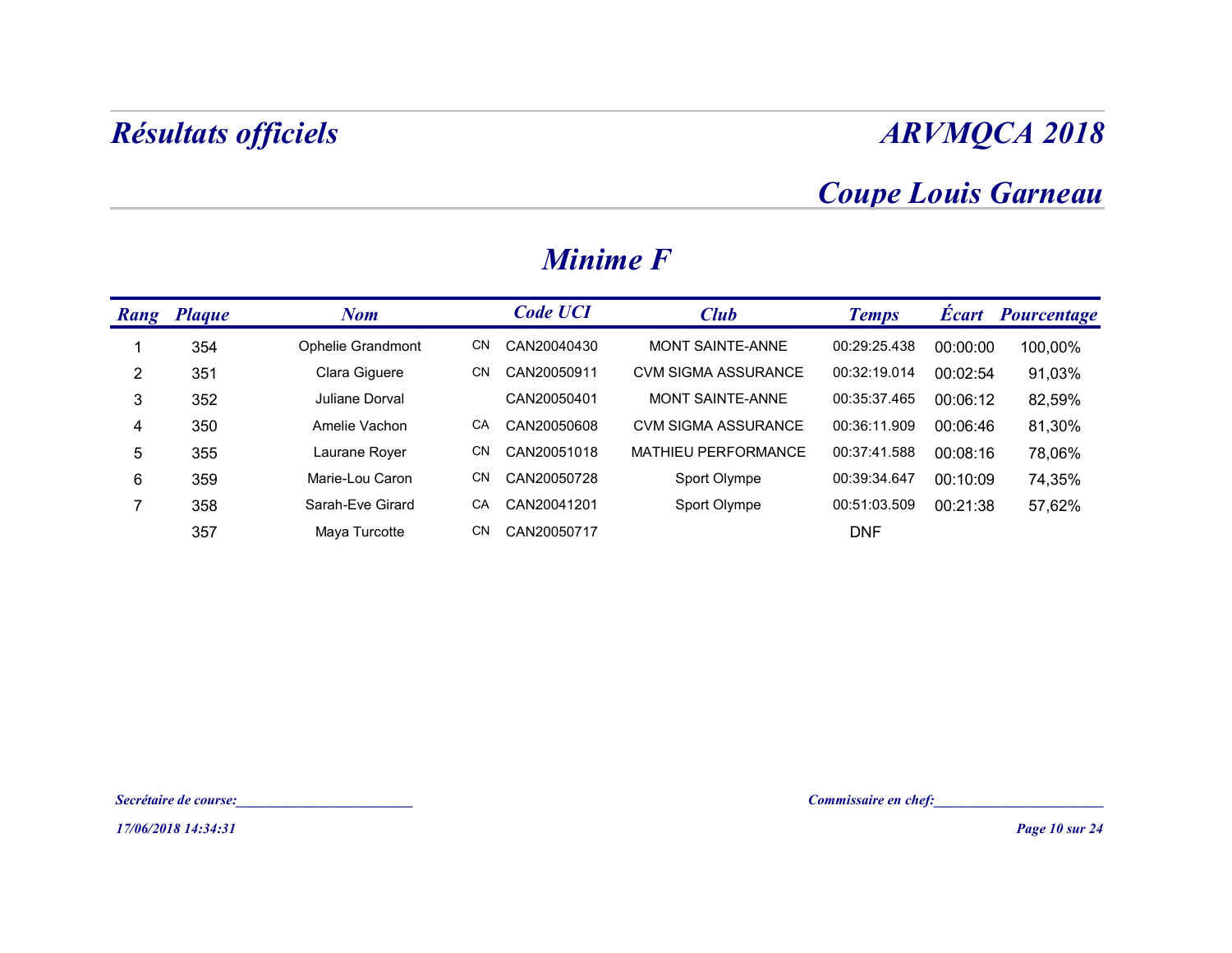#### Coupe Louis Garneau

|                | Résultats officiels   |                                       |                      |                         |                                                      |          | <b>ARVMQCA 2018</b>   |
|----------------|-----------------------|---------------------------------------|----------------------|-------------------------|------------------------------------------------------|----------|-----------------------|
|                |                       |                                       |                      |                         | <b>Coupe Louis Garneau</b>                           |          |                       |
|                |                       |                                       | <b>Cadet Sport H</b> |                         |                                                      |          |                       |
|                | <b>Rang Plaque</b>    | <b>Nom</b>                            | <b>Code UCI</b>      | <b>Club</b>             | <b>Temps</b>                                         |          | Écart Pourcentage     |
| $\mathbf{1}$   | 156                   | Alexis Lamonde                        | CN CAN20030215       | CVM SIGMA ASSURANCE     | 00:47:16.968                                         | 00:00:00 | 100,00%               |
| $\overline{2}$ | 151                   | Emile Caron                           | CN<br>CAN20030823    | Sport Olympe            | 00:49:07.919                                         | 00:01:51 | 96,23%                |
| $\mathbf{3}$   | 152                   | Maxence Lapointe                      | CN<br>CAN20020118    | Sport Olympe            | 00:50:32.312                                         | 00:03:16 | 93,54%                |
| 4              | 158                   | Gabryel Vezina                        | CN CAN20020309       | Velo Extreme St-Raymond | 00:56:18.660                                         | 00:09:02 | 83,96%                |
|                |                       |                                       |                      |                         |                                                      |          |                       |
|                |                       |                                       |                      |                         |                                                      |          |                       |
|                |                       |                                       |                      |                         |                                                      |          |                       |
|                |                       |                                       |                      |                         |                                                      |          |                       |
|                |                       |                                       |                      |                         |                                                      |          |                       |
|                |                       |                                       |                      |                         |                                                      |          |                       |
|                | Secrétaire de course: | <u> 1989 - Johann Barbara, martxa</u> |                      |                         | Commissaire en chef:<br><u>Commissaire en chef</u> : |          |                       |
|                | 17/06/2018 14:34:31   |                                       |                      |                         |                                                      |          | <b>Page 11 sur 24</b> |

### Cadet Sport H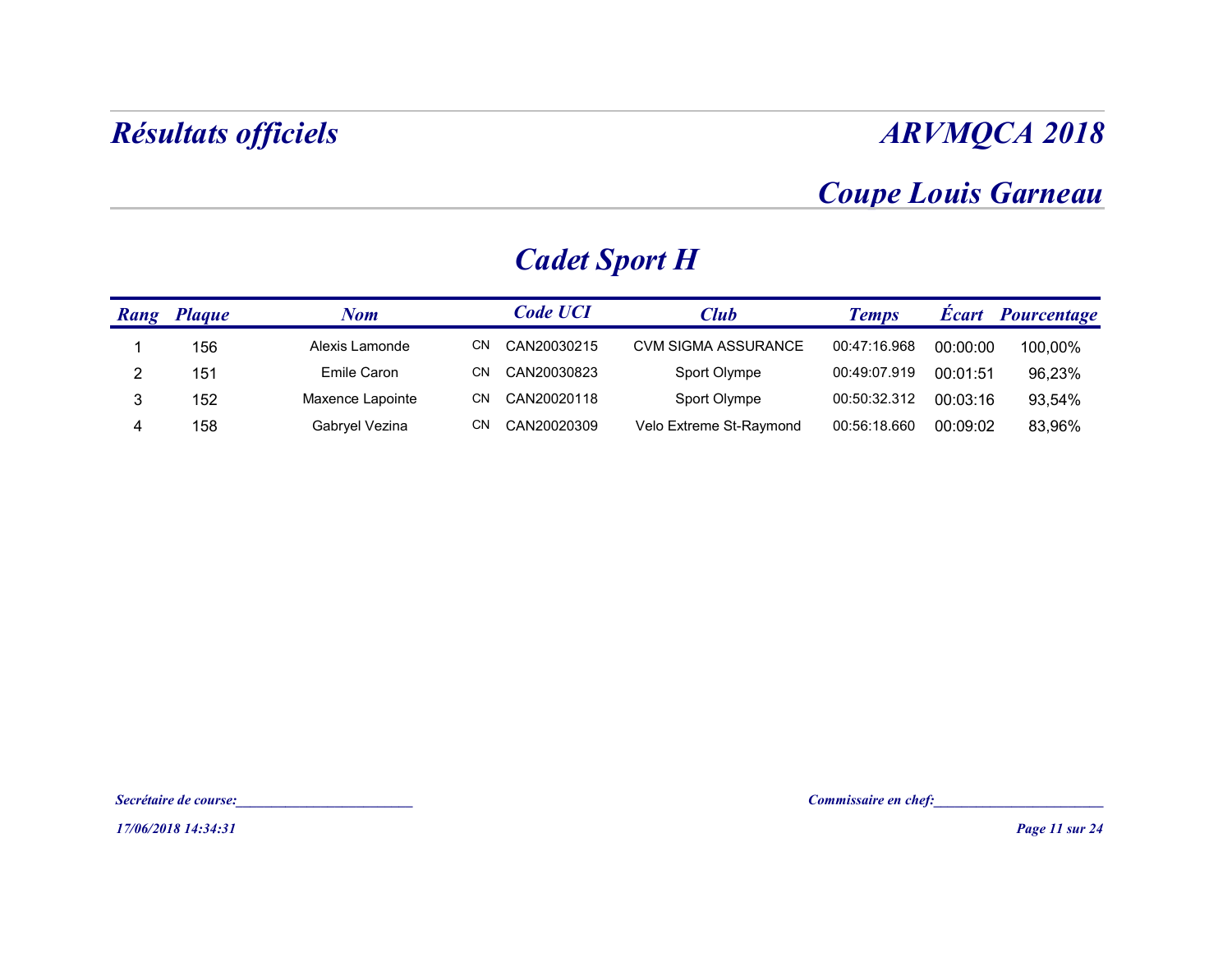### Coupe Louis Garneau

### Cadet F

| <b>ARVMQCA 2018</b> |          |                            |                         |                 |              | Résultats officiels |  |
|---------------------|----------|----------------------------|-------------------------|-----------------|--------------|---------------------|--|
|                     |          | <b>Coupe Louis Garneau</b> |                         |                 |              |                     |  |
|                     |          |                            |                         | <b>Cadet F</b>  |              |                     |  |
| Écart Pourcentage   |          | <b>Temps</b>               | <b>Club</b>             | <b>Code UCI</b> | <b>Nom</b>   | Rang Plaque         |  |
| 100,00%             | 00:00:00 | 01:04:22.980               | Velo Extreme St-Raymond | CN CAN20020829  | Eliane Alain | 176                 |  |
|                     |          |                            |                         |                 |              |                     |  |

17/06/2018 14:34:31<br>17/06/2018 14:34:31<br>17/06/2018 14:34:31 Secrétaire de course:<br>Secrétaire de course:<br>17/06/2018 14:34:31<br>Page 12 sur 24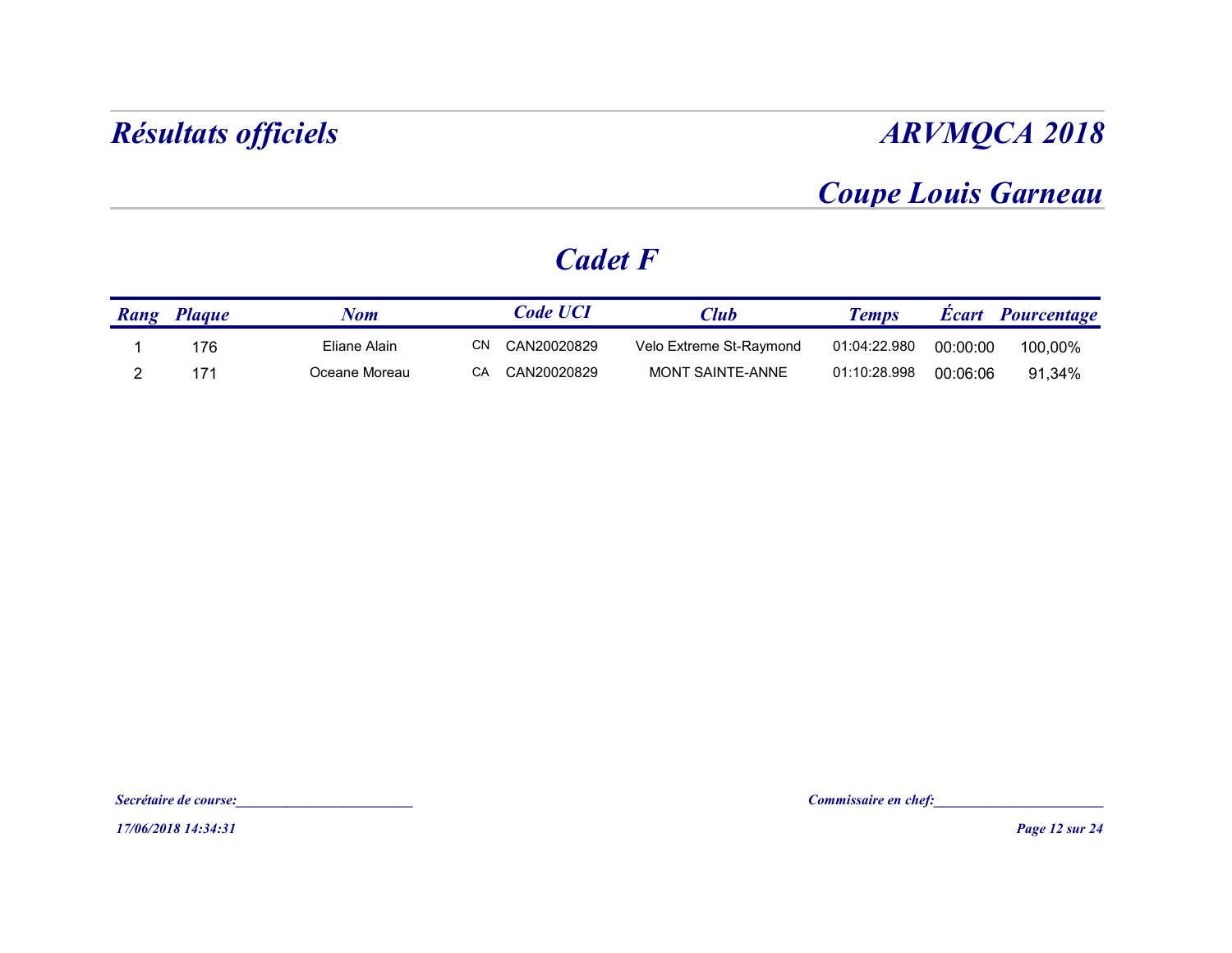### Coupe Louis Garneau

### Sport (17-29) H

|                         | <b>Résultats officiels</b>                   |                           |                                  |                                                       |                            |          | <b>ARVMQCA 2018</b>                                                    |
|-------------------------|----------------------------------------------|---------------------------|----------------------------------|-------------------------------------------------------|----------------------------|----------|------------------------------------------------------------------------|
|                         |                                              |                           |                                  |                                                       |                            |          | <b>Coupe Louis Garneau</b>                                             |
|                         |                                              |                           |                                  | <b>Sport (17-29) H</b>                                |                            |          |                                                                        |
|                         | Rang Plaque                                  | <b>Nom</b>                | <b>Code UCI</b>                  | <b>Club</b>                                           | <b>Temps</b>               |          | Écart Pourcentage                                                      |
| $\overline{\mathbf{1}}$ | 378                                          | Julien Fontaine           |                                  | CN CAN19920518 RMANDIN-MATHIEU PERFORMAI 01:05:22.878 |                            | 00:00:00 | 100,00%                                                                |
| $\overline{2}$          | 380<br>379                                   | Felix Alain<br>David Naud | CN CAN20000505<br>CN CAN19890808 | Velo Extreme St-Raymond<br>CVM SIGMA ASSURANCE        | 01:11:39.754<br><b>DNF</b> | 00:06:17 | 91,23%                                                                 |
|                         |                                              |                           |                                  |                                                       |                            |          |                                                                        |
|                         | Secrétaire de course:<br>17/06/2018 14:34:31 |                           |                                  |                                                       |                            |          | Commissaire en chef:<br><u>Commissaire en chef</u> :<br>Page 13 sur 24 |

17/06/2018 14:34:31<br>17/06/2018 14:34:31<br>17/06/2018 14:34:31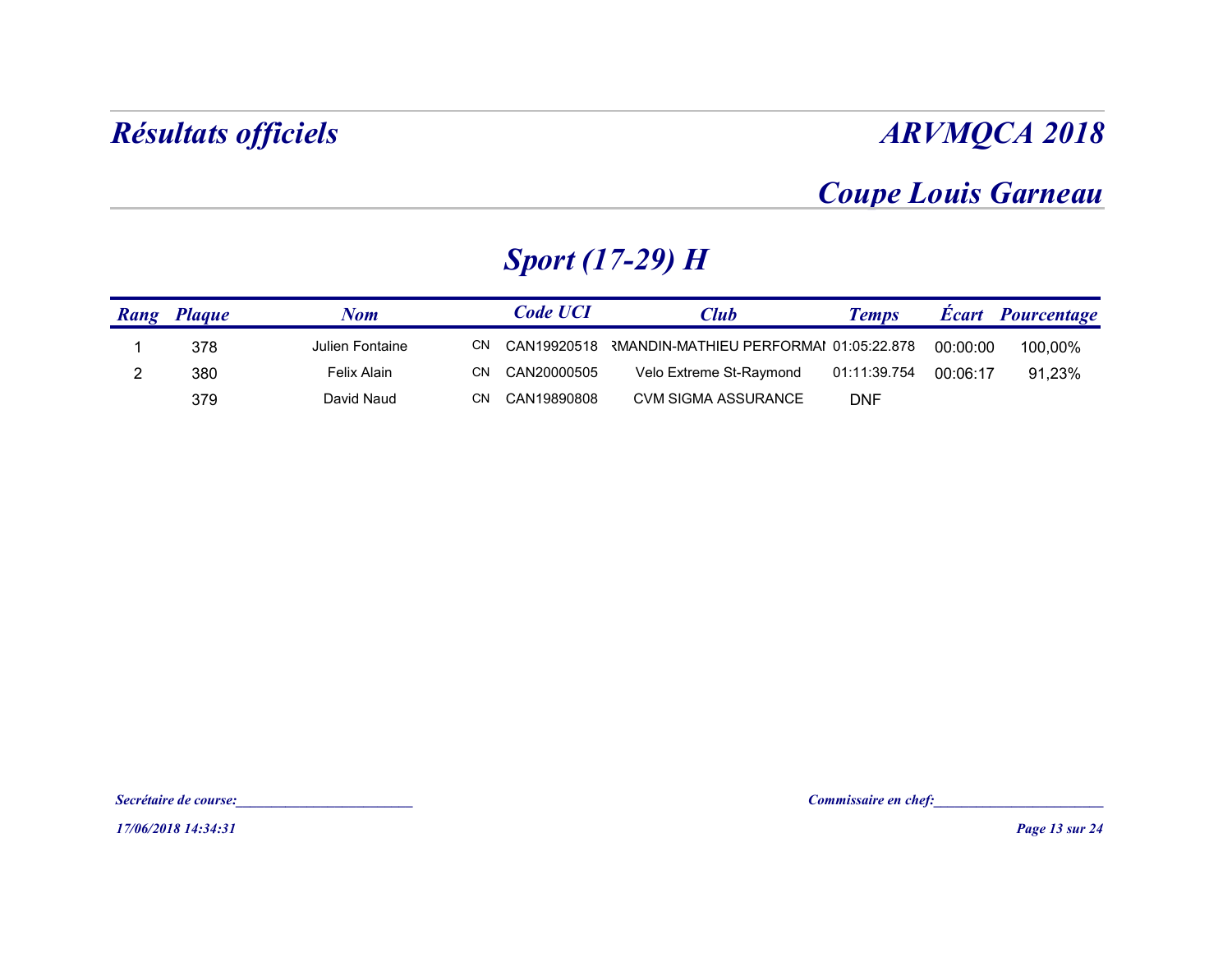### Coupe Louis Garneau

|                 | <b>Résultats officiels</b> |                                                                |    |                 |                                        |              |          | <b>ARVMQCA 2018</b>        |
|-----------------|----------------------------|----------------------------------------------------------------|----|-----------------|----------------------------------------|--------------|----------|----------------------------|
|                 |                            |                                                                |    |                 |                                        |              |          | <b>Coupe Louis Garneau</b> |
|                 |                            |                                                                |    |                 | <b>Maître Sport 30-39 H</b>            |              |          |                            |
|                 | Rang Plaque                | <b>Nom</b>                                                     |    | <b>Code UCI</b> | <b>Club</b>                            | <b>Temps</b> |          | Écart Pourcentage          |
| -1              | 526                        | <b>Bruno Turcotte</b>                                          | CN | CAN19790511     | MATHIEU PERFORMANCE                    | 01:07:20.591 | 00:00:00 | 100,00%                    |
| $\overline{2}$  | 525                        | Guy Bilodeau                                                   | CA | CAN19791221     | <b>CCL Levis</b>                       | 01:08:52.474 | 00:01:32 | 97,77%                     |
| $\mathbf{3}$    | 522                        | Lucien Gingras                                                 | CN | CAN19830109     | Sport Olympe                           | 01:09:15.936 | 00:01:55 | 97,23%                     |
| 4               | 529                        | Francois Daigle                                                | CA | CAN19811120     | Sport Olympe                           | 01:10:13.406 | 00:02:53 | 95,89%                     |
| $\mathbf 5$     | 521                        | Simon Drouin                                                   | CN | CAN19830725     | RMANDIN-MATHIEU PERFORMAI 01:12:55.750 |              | 00:05:35 | 92,34%                     |
| $6\phantom{.}6$ | 531                        | Guillaume Grandmont                                            | CA | CAN19800807     | MATHIEU PERFORMANCE                    | 01:13:22.972 | 00:06:02 | 91,78%                     |
| $\overline{7}$  | 519                        | Francis Vachon                                                 | CA | CAN19810513     | <b>CVM SIGMA ASSURANCE</b>             | 01:13:39.572 | 00:06:19 | 91,42%                     |
| 8               | 516                        | <b>Alexis Giroux</b>                                           | CN | CAN19790314     | Sport Olympe                           | 01:26:41.980 | 00:19:21 | 77,68%                     |
| $9\,$           | 530                        | <b>Olivier Drouin</b>                                          | CN | CAN19801030     | <b>GARNEAU QUEBEC</b>                  | 01:37:37.071 | 00:30:17 | 68,98%                     |
|                 |                            |                                                                |    |                 |                                        |              |          |                            |
|                 |                            |                                                                |    |                 |                                        |              |          |                            |
|                 |                            |                                                                |    |                 |                                        |              |          |                            |
|                 | Secrétaire de course:      | <u> 1989 - Johann Harry Marie Barnett, francuski filozof (</u> |    |                 |                                        |              |          | Commissaire en chef:       |
|                 | 17/06/2018 14:34:31        |                                                                |    |                 |                                        |              |          | Page 14 sur 24             |

## Maître Sport 30-39 H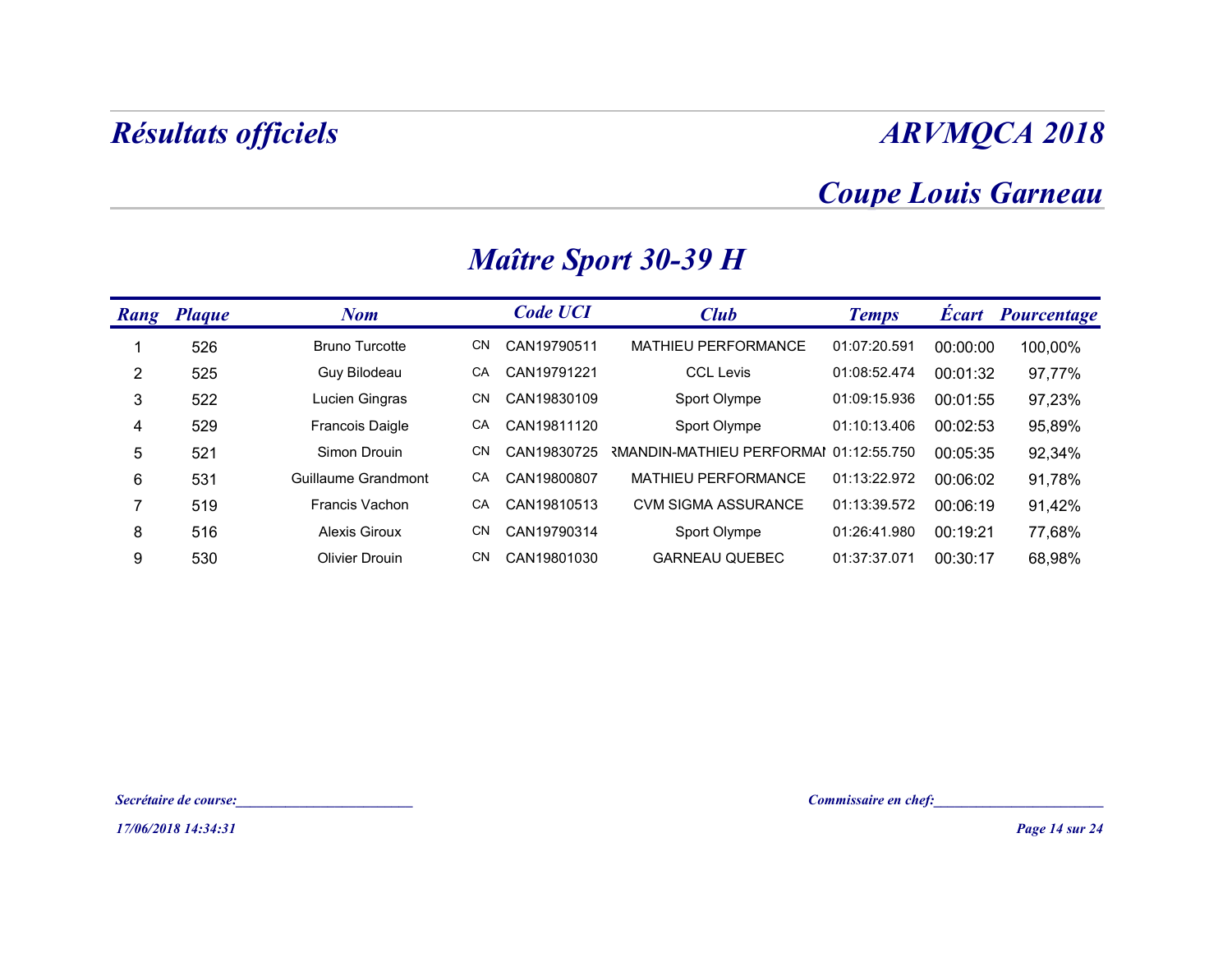### Coupe Louis Garneau

|                | <b>Résultats officiels</b> |                           |     |                 |                                                    |                       |          | <b>ARVMQCA 2018</b>        |
|----------------|----------------------------|---------------------------|-----|-----------------|----------------------------------------------------|-----------------------|----------|----------------------------|
|                |                            |                           |     |                 |                                                    |                       |          | <b>Coupe Louis Garneau</b> |
|                |                            |                           |     |                 | <b>Maître Sport 40-49 H</b>                        |                       |          |                            |
|                | <b>Rang Plaque</b>         | <b>Nom</b>                |     | <b>Code UCI</b> | <b>Club</b>                                        | <b>Temps</b>          |          | <b>Écart</b> Pourcentage   |
|                | 628                        | Dominic Corbeil           | CN  | CAN19750225     | Sport Olympe                                       | 01:01:31.309          | 00:00:00 | 100,00%                    |
| $\overline{2}$ | 645                        | Dany Bouchard             | CN. | CAN19761102     | Independant                                        | 01:01:49.966          | 00:00:18 | 99,51%                     |
| 3              | 617                        | Mario Beauregard          | CN. | CAN19690303     | Independant                                        | 01:03:33.570          | 00:02:02 | 96,80%                     |
| 4              | 633                        | Frederic Begin            | CN  | CAN19730512     | Independant                                        | 01:04:06.619          | 00:02:35 | 95,97%                     |
| $\sqrt{5}$     | 647                        | Eric Blais                | СA  | CAN19740716     | <b>DUVALTEX</b>                                    | 01:04:52.737          | 00:03:21 | 94,84%                     |
| $\,6$          | 631                        | Luc Chouinard             | CN  | CAN19760318     | MATHIEU PERFORMANCE                                | 01:06:13.344          | 00:04:42 | 92,90%                     |
| 7              | 618                        | <b>Frederic Grandmont</b> | CN  | CAN19750622     | MONT SAINTE-ANNE                                   | 01:06:25.483          | 00:04:54 | 92,62%                     |
| 8              | 642                        | Simon Gauthier            | CN. | CAN19780731     | MATHIEU PERFORMANCE                                | 01:06:43.999          | 00:05:12 | 92,21%                     |
| 9              | 615                        | Patrick Mathieu           | CN. | CAN19710420     | Sport Olympe                                       | 01:07:00.770          | 00:05:29 | 91,82%                     |
| 10             | 637                        | Mathieu Letendre          | CA  | CAN19760128     | Independant                                        | 01:08:24.974          | 00:06:53 | 89,94%                     |
| 11             | 621                        | <b>Charles Belzile</b>    | CN  | CAN19760203     | Sport Olympe                                       | 01:09:08.643 00:07:37 |          | 88,98%                     |
| 12             | 627                        | Yohan Deshaies            | CN. | CAN19770122     | Velo Extreme St-Raymond                            | 01:11:05.109          | 00:09:34 | 86,54%                     |
| 13             | 616                        | Pascal Beaulieu           | CN. | CAN19710724     | Sport Olympe                                       | 01:11:08.028          | 00:09:37 | 86,48%                     |
| 14             | 648                        | Patrick Coutu             | CN. |                 | CAN19730107 RMANDIN-MATHIEU PERFORMAI 01:11:32.457 |                       | 00:10:01 | 86,00%                     |
| 15             | 643                        | <b>Francois Pothier</b>   | CN. | CAN19731217     | CVM SIGMA ASSURANCE                                | 01:13:41.688          | 00:12:10 | 83,49%                     |
| 16             | 635                        | Steve Lachance            | CN  | CAN19720916     | Independant                                        | 01:13:59.834          | 00:12:28 | 83,15%                     |
|                | Secrétaire de course:      |                           |     |                 |                                                    | Commissaire en chef:  |          |                            |
|                | 17/06/2018 14:34:31        |                           |     |                 |                                                    |                       |          | Page 15 sur 24             |

### Maître Sport 40-49 H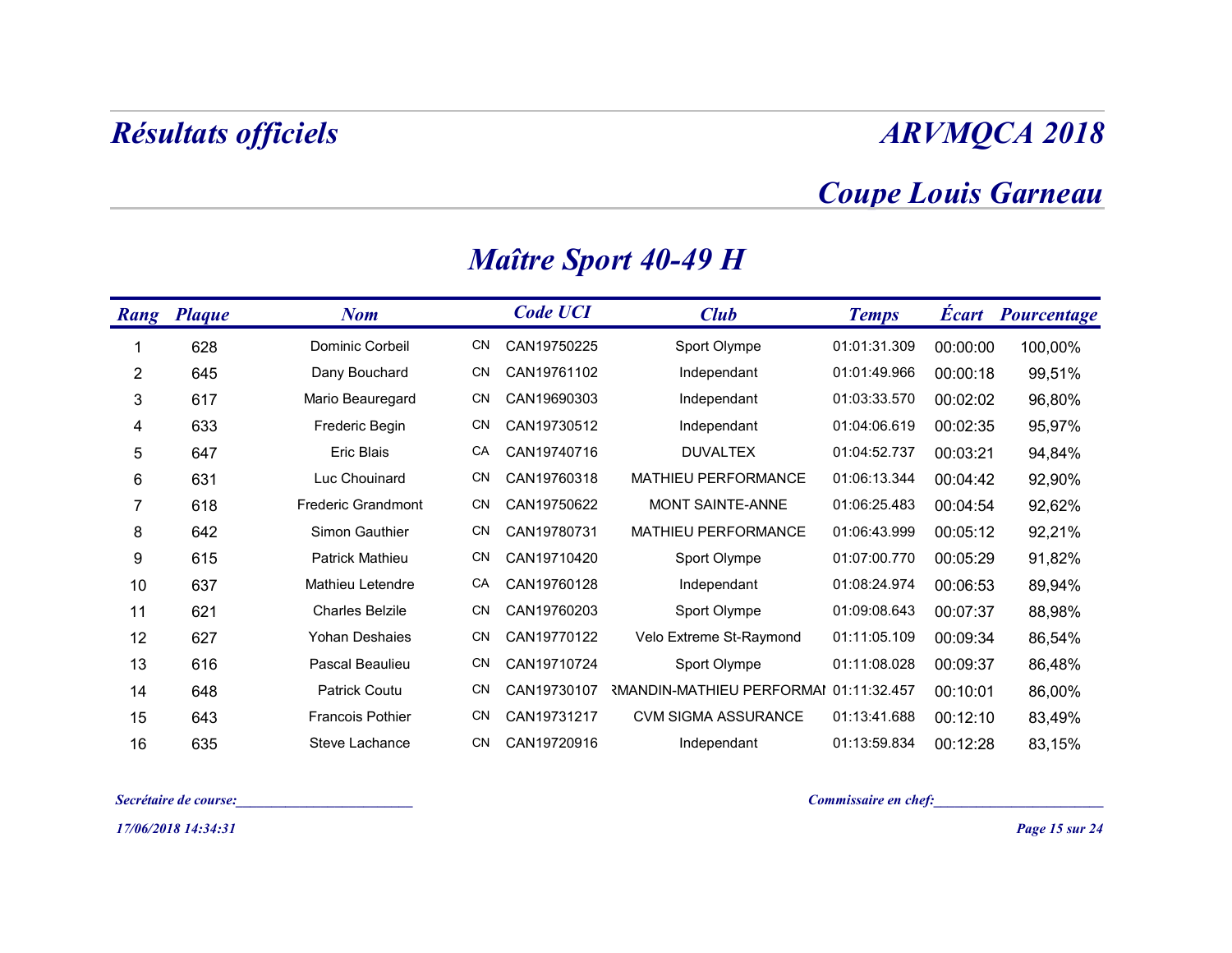### Coupe Louis Garneau

|    | Résultats officiels   |                      |    |                 |                                                    |                            |          | <b>ARVMQCA 2018</b>   |
|----|-----------------------|----------------------|----|-----------------|----------------------------------------------------|----------------------------|----------|-----------------------|
|    |                       |                      |    |                 |                                                    | <b>Coupe Louis Garneau</b> |          |                       |
|    |                       |                      |    |                 | <b>Maître Sport 40-49 H</b>                        |                            |          |                       |
|    | Rang Plaque           | <b>Nom</b>           |    | <b>Code UCI</b> | <b>Club</b>                                        | <b>Temps</b>               |          | Écart Pourcentage     |
| 17 | 644                   | <b>Martin Roy</b>    | CN | CAN19710927     | Sport Olympe                                       | 01:14:46.992               | 00:13:15 | 82,28%                |
| 18 | 641                   | Dany Lachance        | CN | CAN19710106     | Sport Olympe                                       | 01:16:33.676               | 00:15:02 | 80,36%                |
| 19 | 649                   | Danny Boivin         | CN | CAN19770221     | Independant                                        | 01:16:52.190               | 00:15:21 | 80,03%                |
| 20 | 624                   | Jean-Francois Girard | CA | CAN19690417     | Sport Olympe                                       | 01:26:24.335               | 00:24:53 | 71,20%                |
| 21 | 639                   | Marquis Drouin       | CA |                 | CAN19781012 RMANDIN-MATHIEU PERFORMAI 01:26:32.623 |                            | 00:25:01 | 71,09%                |
| 22 | 646                   | Hugues Laroche       | CN | CAN19710118     | Sport Olympe                                       | 01:34:18.301               | 00:32:47 | 65,24%                |
|    | 636                   | Jean-Francois Paquet | CN | CAN19741002     |                                                    | <b>DNF</b>                 |          |                       |
|    |                       |                      |    |                 |                                                    |                            |          |                       |
|    |                       |                      |    |                 |                                                    |                            |          |                       |
|    |                       |                      |    |                 |                                                    |                            |          |                       |
|    | Secrétaire de course: |                      |    |                 |                                                    | Commissaire en chef:       |          |                       |
|    | 17/06/2018 14:34:31   |                      |    |                 |                                                    |                            |          | <b>Page 16 sur 24</b> |

### Maître Sport 40-49 H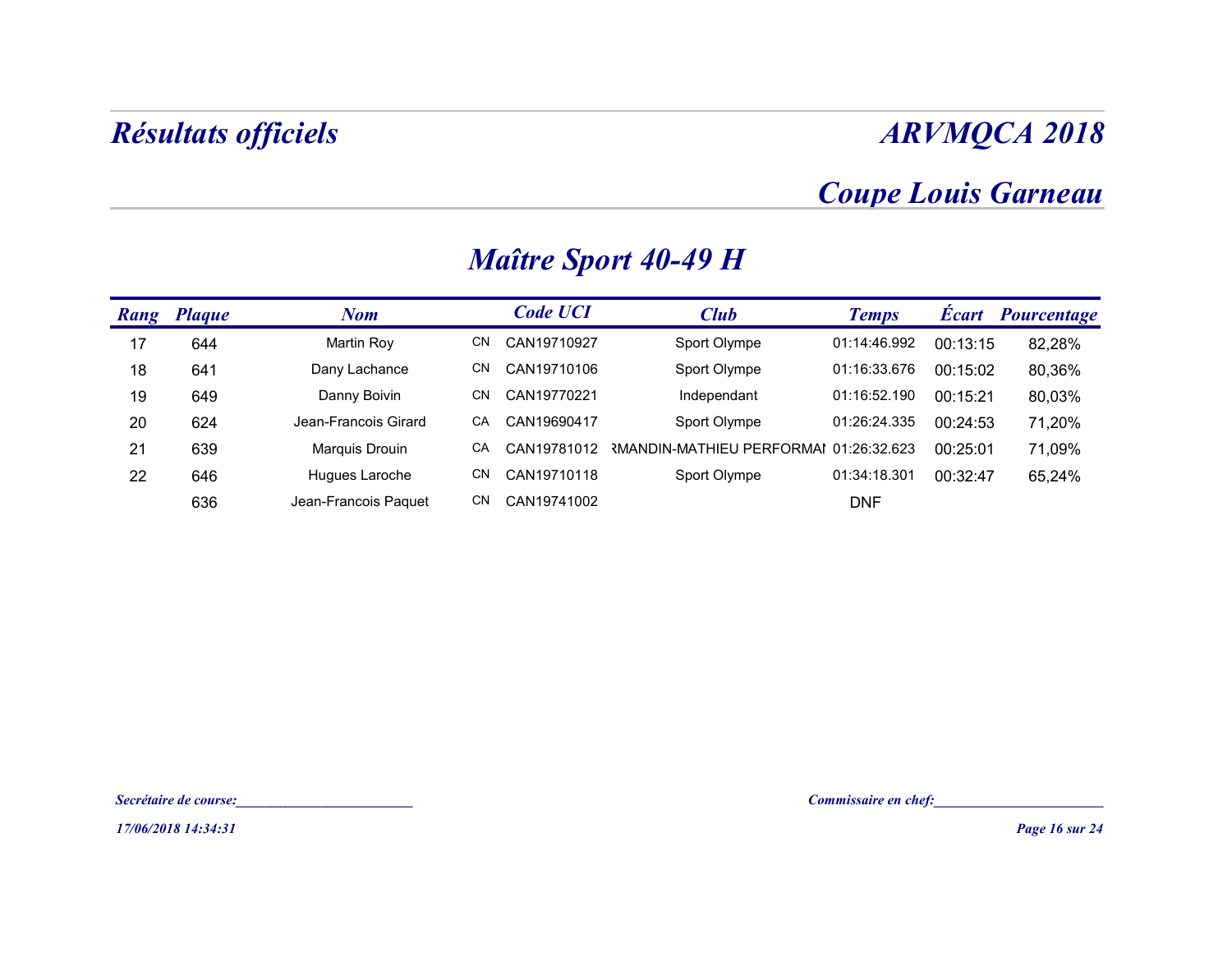### Coupe Louis Garneau

### Maître Sport 50+

| <b>ARVMQCA 2018</b> |          |                            |                            |                         |                   | Résultats officiels |                |
|---------------------|----------|----------------------------|----------------------------|-------------------------|-------------------|---------------------|----------------|
|                     |          | <b>Coupe Louis Garneau</b> |                            |                         |                   |                     |                |
|                     |          |                            |                            | <b>Maître Sport 50+</b> |                   |                     |                |
| Écart Pourcentage   |          | <b>Temps</b>               | <b>Club</b>                | <b>Code UCI</b>         | <b>Nom</b>        | Rang Plaque         |                |
| 100,00%             | 00:00:00 | 01:14:12.687               |                            | CN CAN19630508          | Yvan Boilard      | 561                 |                |
| 98,78%              | 00:00:55 | 01:15:07.788               | <b>MATHIEU PERFORMANCE</b> | CN CAN19641206          | <b>Bruno Pare</b> | 559                 | $\overline{2}$ |

17/06/2018 14:34:31<br>17/06/2018 14:34:31<br>17/06/2018 14:34:31 Secrétaire de course:<br>:<br>-<br>- Proge 17 sur 24<br>- Proge 17 sur 24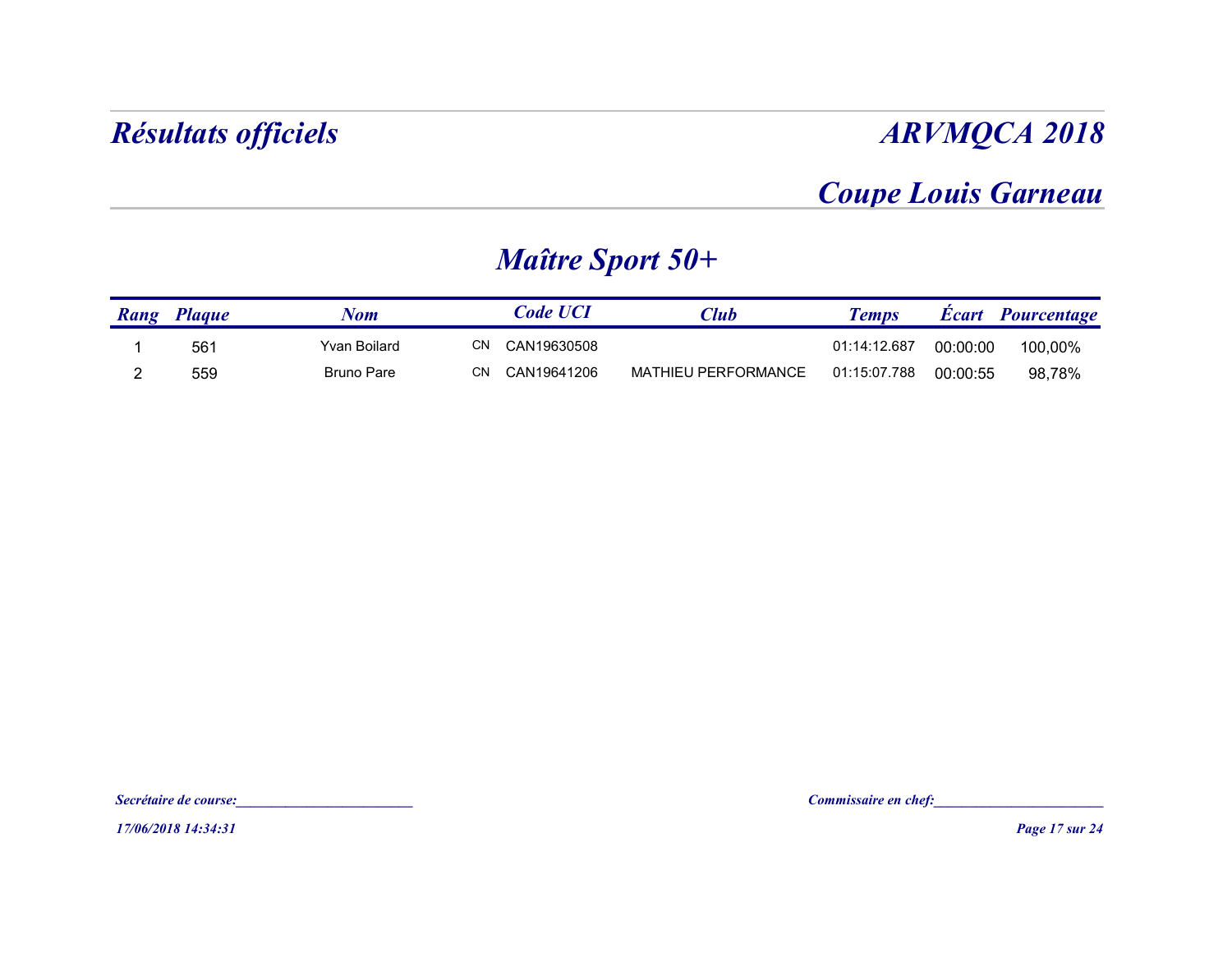### Coupe Louis Garneau

|                | Résultats officiels   |                   |                   |                            |                            |          | <b>ARVMQCA 2018</b>   |
|----------------|-----------------------|-------------------|-------------------|----------------------------|----------------------------|----------|-----------------------|
|                |                       |                   |                   |                            | <b>Coupe Louis Garneau</b> |          |                       |
|                |                       |                   |                   | <b>Femme Sport 17+</b>     |                            |          |                       |
|                | Rang Plaque           | <b>Nom</b>        | <b>Code UCI</b>   | <b>Club</b>                | <b>Temps</b>               |          | Écart Pourcentage     |
| $\mathbf{1}$   | 401                   | Julie Laverdiere  | CN CAN19761006    | MATHIEU PERFORMANCE        | 00:50:32.498               | 00:00:00 | 100,00%               |
| $\overline{2}$ | 405                   | Valerie Fournier  | CAN19760105<br>CN | Sport Olympe               | 00:51:16.399               | 00:00:44 | 98,57%                |
| $\sqrt{3}$     | 404                   | Abigaelle Boulet  | CN<br>CAN20011126 | Sport Olympe               | 00:55:47.364               | 00:05:15 | 90,59%                |
| 4              | 409                   | Karine Maltais    | CN<br>CAN19760217 | Sport Olympe               | 00:56:03.334               | 00:05:31 | 90,16%                |
| $\sqrt{5}$     | 408                   | Claudia Sirois    | CN<br>CAN19780308 | MATHIEU PERFORMANCE        | 00:58:48.385               | 00:08:16 | 85,94%                |
| $\,6\,$        | 411                   | Sophie Cote       | CN<br>CAN19830518 | Sport Olympe               | 00:59:14.574               | 00:08:42 | 85,31%                |
| $\overline{7}$ | 410                   | Alexandra Mercier | CAN20010914<br>CN | <b>CVM SIGMA ASSURANCE</b> | 01:02:18.390               | 00:11:46 | 81,11%                |
|                | 407                   | Stephanie Bureau  | CN CAN19950301    | <b>CVM SIGMA ASSURANCE</b> | <b>DNS</b>                 |          |                       |
|                |                       |                   |                   |                            |                            |          |                       |
|                | Secrétaire de course: |                   |                   |                            | Commissaire en chef:       |          |                       |
|                | 17/06/2018 14:34:31   |                   |                   |                            |                            |          | <b>Page 18 sur 24</b> |

### Femme Sport 17+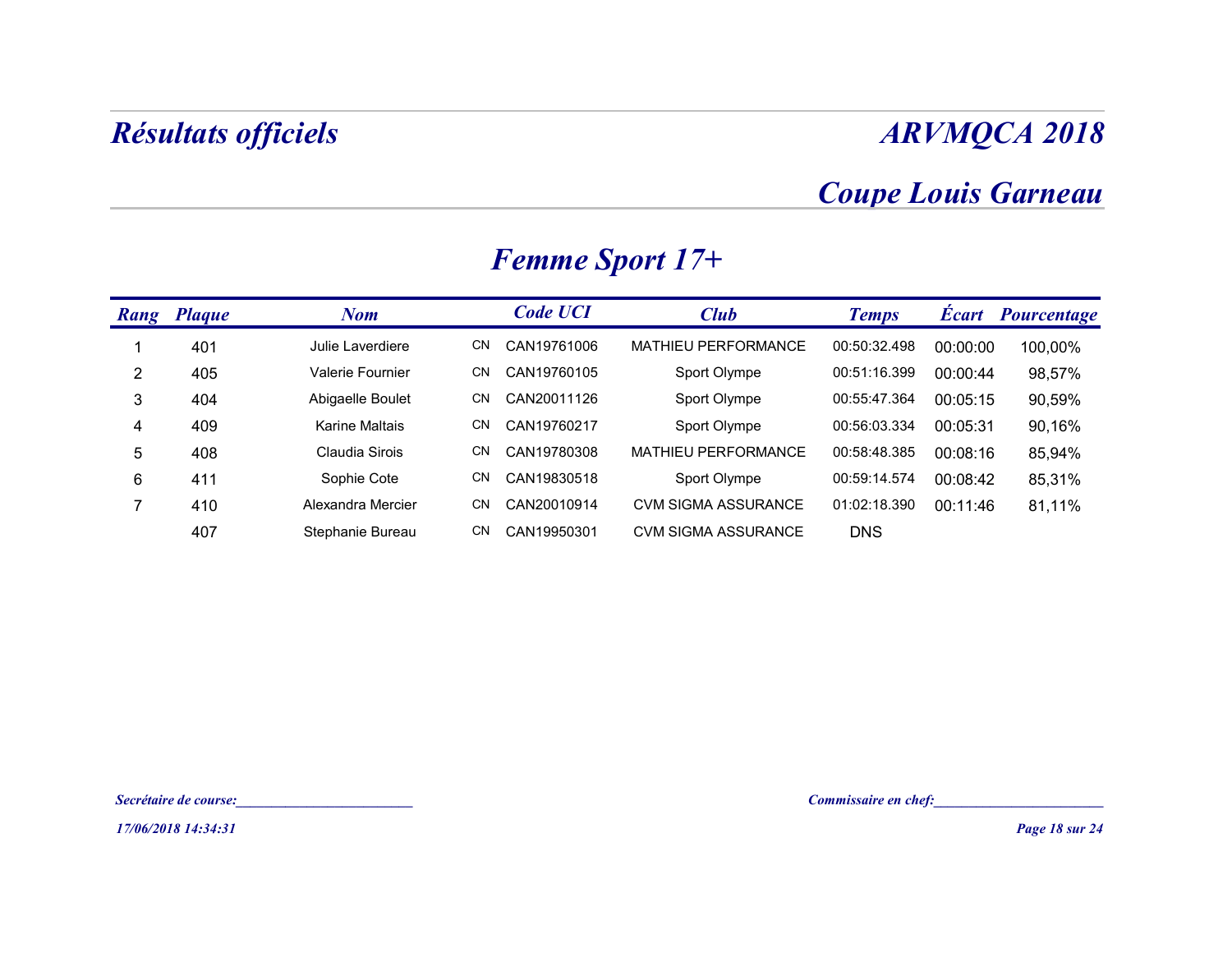### Coupe Louis Garneau

### Senior Expert H

|                | <b>Résultats officiels</b> |                       |    |                        |                     |                            |          | <b>ARVMQCA 2018</b> |
|----------------|----------------------------|-----------------------|----|------------------------|---------------------|----------------------------|----------|---------------------|
|                |                            |                       |    |                        |                     | <b>Coupe Louis Garneau</b> |          |                     |
|                |                            |                       |    | <b>Senior Expert H</b> |                     |                            |          |                     |
|                | <b>Rang Plaque</b>         | <b>Nom</b>            |    | <b>Code UCI</b>        | <b>Club</b>         | <b>Temps</b>               |          | Écart Pourcentage   |
| -1             | 481                        | Carl Boulet-Gingras   |    | CN CAN19890213         | CVM SIGMA ASSURANCE | 01:22:02.050               | 00:00:00 | 100,00%             |
| $\overline{2}$ | 480                        | Simon Petitclerc      | CN | CAN19970910            | MONT SAINTE-ANNE    | 01:25:14.937               | 00:03:12 | 96,25%              |
|                |                            |                       |    |                        |                     |                            |          |                     |
|                | 17/06/2018 14:34:31        | Secrétaire de course: |    |                        |                     | Commissaire en chef:       |          | Page 19 sur 24      |

17/06/2018 14:34:31<br>17/06/2018 14:34:31<br>17/06/2018 14:34:31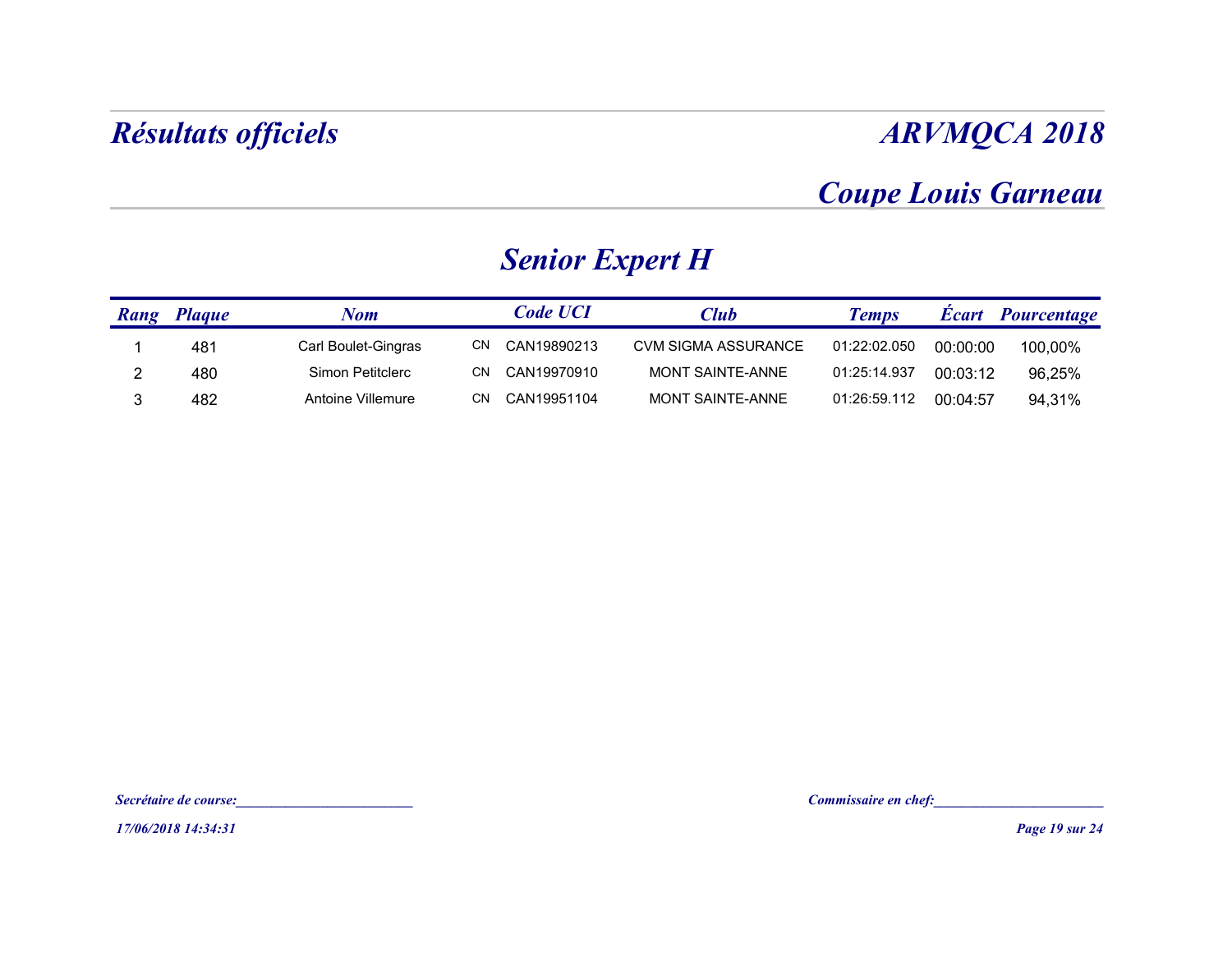### Coupe Louis Garneau

|                       |                     | Résultats officiels                      |    |                 |                              |                                                      |          | <b>ARVMQCA 2018</b> |
|-----------------------|---------------------|------------------------------------------|----|-----------------|------------------------------|------------------------------------------------------|----------|---------------------|
|                       |                     |                                          |    |                 |                              | <b>Coupe Louis Garneau</b>                           |          |                     |
|                       |                     |                                          |    |                 | <b>Maître Expert 30-39 H</b> |                                                      |          |                     |
| Rang Plaque           |                     | <b>Nom</b>                               |    | <b>Code UCI</b> | <b>Club</b>                  | <b>Temps</b>                                         |          | Écart Pourcentage   |
| -1                    | 706                 | Gino Ricci                               |    | CN CAN19800328  | <b>GIANT QUEBEC</b>          | 01:15:34.611                                         | 00:00:00 | 100,00%             |
| $\overline{2}$        | 713                 | Pierre-Olivier Cloutier                  |    | CN CAN19880911  | FELT MTB                     | 01:22:53.454                                         | 00:07:19 | 91,17%              |
| $\mathbf{3}$          | 705                 | Julien Marceau                           |    | CN CAN19830717  | <b>GIANT QUEBEC</b>          | 01:23:17.050                                         | 00:07:43 | 90,73%              |
| 4                     | 700                 | Simon Laprise                            | CN | CAN19791016     | MATHIEU PERFORMANCE          | 01:24:13.134                                         | 00:08:39 | 89,73%              |
| $5\phantom{.0}$       | 701                 | Jean-Philippe Beaudet                    | CN | CAN19801030     | MATHIEU PERFORMANCE          | 01:25:13.863                                         | 00:09:39 | 88,68%              |
| 6                     | 702                 | Philippe Champagne                       | CA | CAN19801207     | Vachon Subaru Beauce         | 01:26:03.825                                         | 00:10:29 | 87,82%              |
| $\overline{7}$        | 704                 | Mathieu Lanouette                        | CN | CAN19820602     | <b>GARNEAU QUEBEC</b>        | 01:26:07.897                                         | 00:10:33 | 87,75%              |
| 8                     | 708                 | Eric Lapointe                            |    | CN CAN19830424  | Independant                  | 01:27:52.899                                         | 00:12:18 | 86,00%              |
| 9                     | 703                 | Mathieu Suzor-Pleau                      |    | CN CAN19810108  | <b>GARNEAU QUEBEC</b>        | 01:28:11.877                                         | 00:12:37 | 85,69%              |
| 10                    | 712                 | Jean-Philippe Giguere                    |    | CN CAN19801125  | <b>GIANT QUEBEC</b>          | 01:32:26.212                                         | 00:16:52 | 81,75%              |
|                       |                     |                                          |    |                 |                              |                                                      |          |                     |
| Secrétaire de course: |                     | <u> 1989 - Johann Barbara, martxa al</u> |    |                 |                              | Commissaire en chef:<br><u>Commissaire en chef</u> : |          |                     |
|                       | 17/06/2018 14:34:31 |                                          |    |                 |                              |                                                      |          | Page 20 sur 24      |

### Maître Expert 30-39 H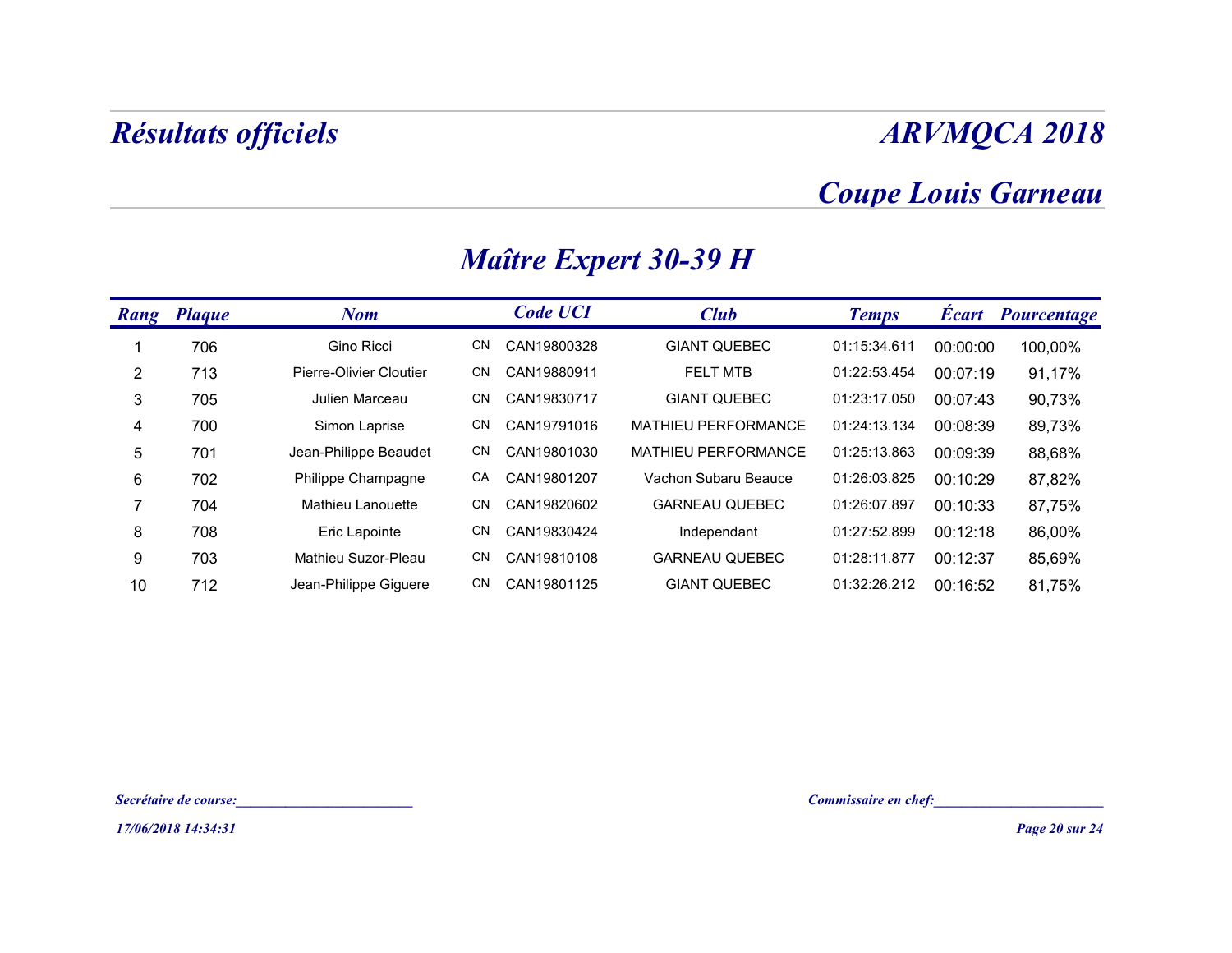### Coupe Louis Garneau

|                | <b>Résultats officiels</b> |                          |    |                 |                       |                                                      |          | <b>ARVMQCA 2018</b>      |
|----------------|----------------------------|--------------------------|----|-----------------|-----------------------|------------------------------------------------------|----------|--------------------------|
|                |                            |                          |    |                 |                       | <b>Coupe Louis Garneau</b>                           |          |                          |
|                |                            |                          |    |                 | Maître Expert 40+ H   |                                                      |          |                          |
|                | <b>Rang Plaque</b>         | <b>Nom</b>               |    | <b>Code UCI</b> | <b>Club</b>           | <b>Temps</b>                                         |          | <b>Écart</b> Pourcentage |
| -1             | 731                        | Stephen Flindall         |    | CN CAN19720118  | Sport Olympe          | 01:21:39.955                                         | 00:00:00 | 100,00%                  |
| $\overline{2}$ | 733                        | Patrick Fournier         | CN | CAN19731114     | <b>DUVALTEX</b>       | 01:25:54.057                                         | 00:04:15 | 95,05%                   |
| $\mathfrak{S}$ | 730                        | Antoine Pelletier        | CN | CAN19771115     | <b>GIANT QUEBEC</b>   | 01:26:05.730                                         | 00:04:26 | 94,85%                   |
| $\overline{4}$ | 725                        | Eric Therrien            | CN | CAN19780824     | <b>GIANT QUEBEC</b>   | 01:27:16.107                                         | 00:05:37 | 93,56%                   |
| 5              | 734                        | <b>Francis Deschenes</b> | CN | CAN19721127     | Sport Olympe          | 01:27:35.383                                         | 00:05:56 | 93,23%                   |
| 6              | 735                        | Mario Gingras            | CN | CAN19671026     | <b>GARNEAU QUEBEC</b> | 01:33:09.153                                         | 00:11:30 | 87,65%                   |
| $\overline{7}$ | 736                        | Denis St-Amand           | CN | CAN19631224     | MATHIEU PERFORMANCE   | 01:36:40.771                                         | 00:15:01 | 84,47%                   |
| 8              | 711                        | Matieu St-Onge           | CN | CAN19780913     | <b>GARNEAU QUEBEC</b> | 02:00:07.879                                         | 00:38:28 | 67,98%                   |
|                | 737                        | Jean-Francois Ermel      | CN | CAN19760613     | MONT SAINTE-ANNE      | <b>DNF</b>                                           |          |                          |
|                |                            |                          |    |                 |                       |                                                      |          |                          |
|                |                            |                          |    |                 |                       |                                                      |          |                          |
|                |                            |                          |    |                 |                       |                                                      |          |                          |
|                | Secrétaire de course:      |                          |    |                 |                       | Commissaire en chef:<br><u>Commissaire en chef</u> : |          |                          |
|                | 17/06/2018 14:34:31        |                          |    |                 |                       |                                                      |          | <b>Page 21 sur 24</b>    |

#### Maître Expert 40+ H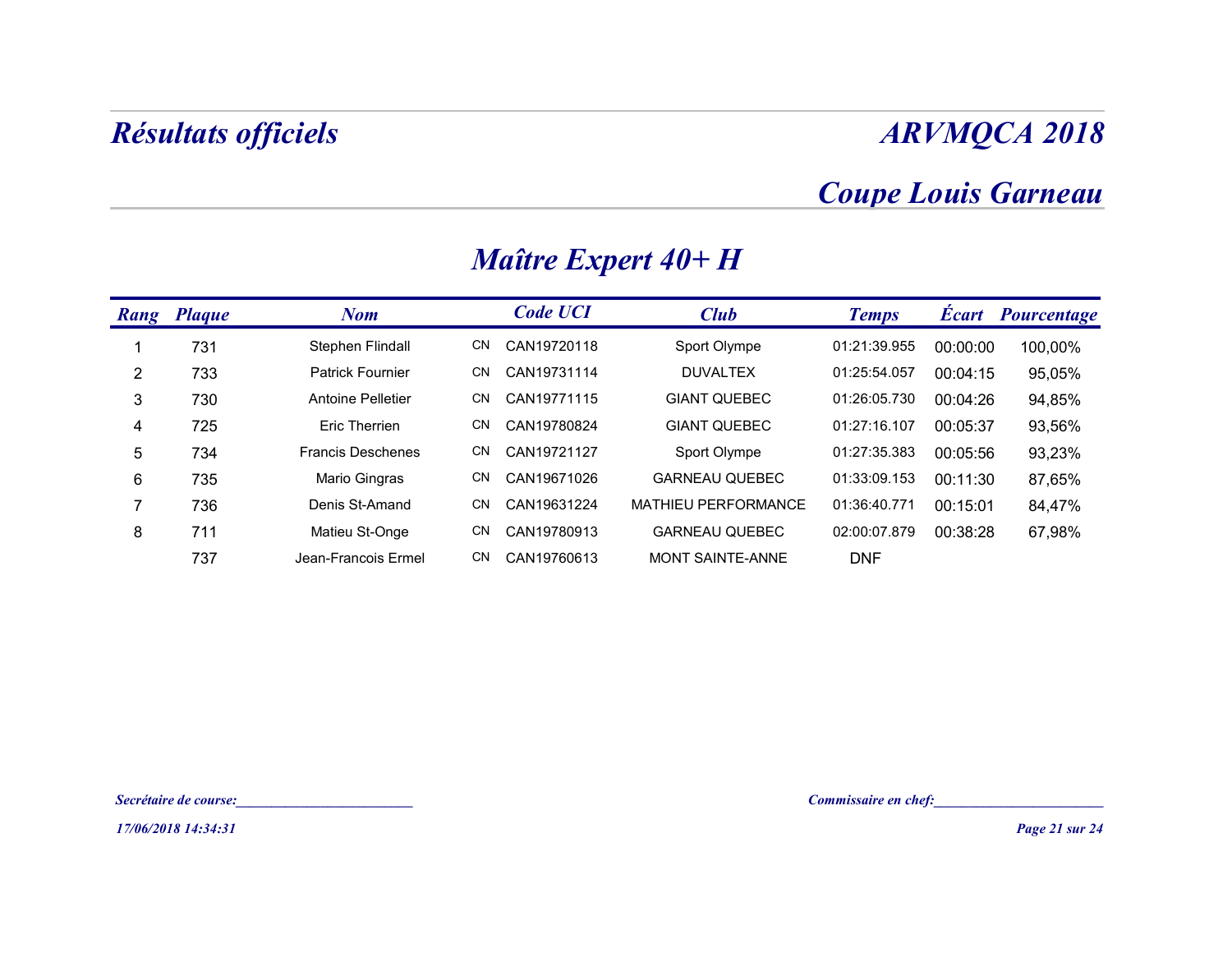#### Coupe Louis Garneau

|                | Résultats officiels                          |                         |                         |                    |                            |          | <b>ARVMQCA 2018</b> |
|----------------|----------------------------------------------|-------------------------|-------------------------|--------------------|----------------------------|----------|---------------------|
|                |                                              |                         |                         |                    | <b>Coupe Louis Garneau</b> |          |                     |
|                |                                              |                         | <b>Femme Expert 17+</b> |                    |                            |          |                     |
|                | <b>Rang Plaque</b>                           | <b>Nom</b>              | <b>Code UCI</b>         | <b>Club</b>        | <b>Temps</b>               |          | Écart Pourcentage   |
| $\overline{1}$ | 775                                          | <b>Christine Gourde</b> | CN CAN19881201          | Sport Olympe       | 01:09:36.314               | 00:00:00 | 100,00%             |
| $\overline{2}$ | 773                                          | <b>Caroline Patry</b>   | CN CAN20010101          | SPECIALIZED QUEBEC | 01:10:10.219               | 00:00:34 | 99,19%              |
| $\mathfrak{S}$ | 777                                          | <b>Chantal Petit</b>    | CN CAN19710603          | FELT MTB           | 01:11:28.123               | 00:01:52 | 97,39%              |
|                |                                              |                         |                         |                    |                            |          |                     |
|                | Secrétaire de course:<br>17/06/2018 14:34:31 |                         |                         |                    | Commissaire en chef:       |          | Page 22 sur 24      |

### Femme Expert 17+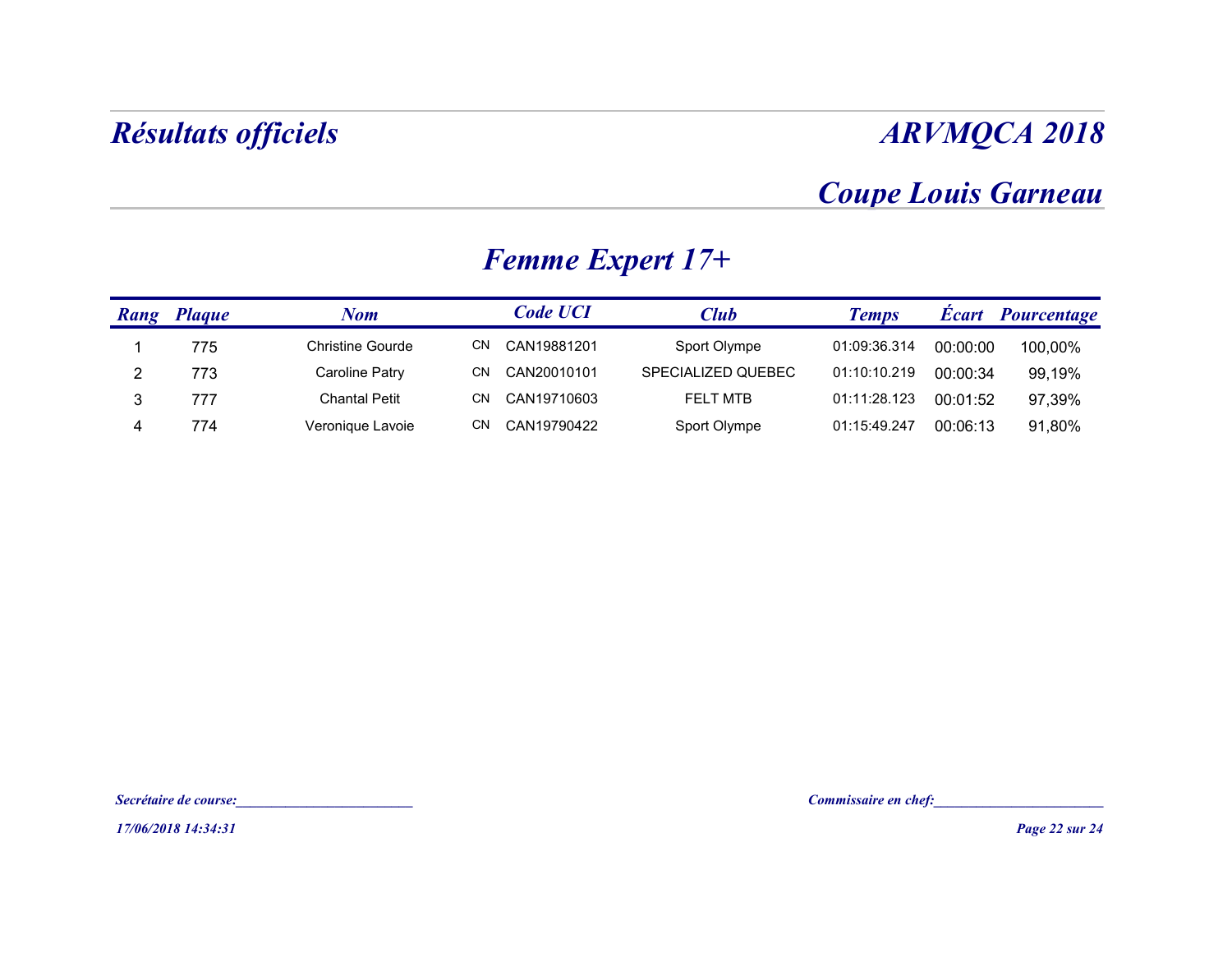### Coupe Louis Garneau

|                | Résultats officiels |                         |                       |                     |                            |          | <b>ARVMQCA 2018</b>      |
|----------------|---------------------|-------------------------|-----------------------|---------------------|----------------------------|----------|--------------------------|
|                |                     |                         |                       |                     | <b>Coupe Louis Garneau</b> |          |                          |
|                |                     |                         | <b>Expert H 15-18</b> |                     |                            |          |                          |
|                | Rang Plaque         | <b>Nom</b>              | <b>Code UCI</b>       | <b>Club</b>         | <b>Temps</b>               |          | <b>Écart Pourcentage</b> |
| -1             | 472                 | Raphael Muhirwa         | CN CAN20020921        | MONT SAINTE-ANNE    | 00:57:18.416               | 00:00:00 | 100,00%                  |
| $\overline{2}$ | 457                 | Benjamin Theberge       | CA CAN20030608        | MATHIEU PERFORMANCE | 00:59:24.908               | 00:02:06 | 96,46%                   |
| 3              | 468                 | Eliot Grondin           | CA CAN20010419        | Independant         | 00:59:26.508               | 00:02:08 | 96,41%                   |
| 4              | 450                 | Thomas Vachon           | CA CAN20020726        | CVM SIGMA ASSURANCE | 00:59:46.243               | 00:02:28 | 95,87%                   |
| $\overline{5}$ | 467                 | Ludovic Pouliot         | CN CAN20010912        | MONT SAINTE-ANNE    | 01:00:38.218               | 00:03:20 | 94,50%                   |
| 6              | 455                 | Justin Laricheliere     | CN CAN20020905        | MONT SAINTE-ANNE    | 01:01:17.348               | 00:03:59 | 93,50%                   |
| 7              | 453                 | Alexandre Mathieu       | CN CAN20020730        | Sport Olympe        | 01:02:16.441               | 00:04:58 | 92,02%                   |
| 8              | 456                 | Felix Bouchard          | CN CAN20030517        | MONT SAINTE-ANNE    | 01:02:28.370               | 00:05:10 | 91,73%                   |
| 9              | 464                 | Maxime Dorval           | CN CAN20020803        | MONT SAINTE-ANNE    | 01:07:38.089               | 00:10:20 | 84,72%                   |
| 10             | 460                 | Philippe Egan           | CAN20021225           | Sport Olympe        | 01:13:10.736               | 00:15:52 | 78,31%                   |
|                | 469                 | <b>Thomas Goulet</b>    | CN CAN20011023        | CVM SIGMA ASSURANCE | <b>DNF</b>                 |          |                          |
|                | 462                 | Pierre-Olivier Beaulieu | CN CAN20030130        | Sport Olympe        | <b>DNF</b>                 |          |                          |
|                | 454<br>463          | Philippe Verret         | CN CAN20031127        | CVM SIGMA ASSURANCE | <b>DNF</b>                 |          |                          |
|                |                     | Derenik Beauregard      | CN CAN20030115        | MATHIEU PERFORMANCE | <b>DNF</b>                 |          |                          |

# Expert H 15-18